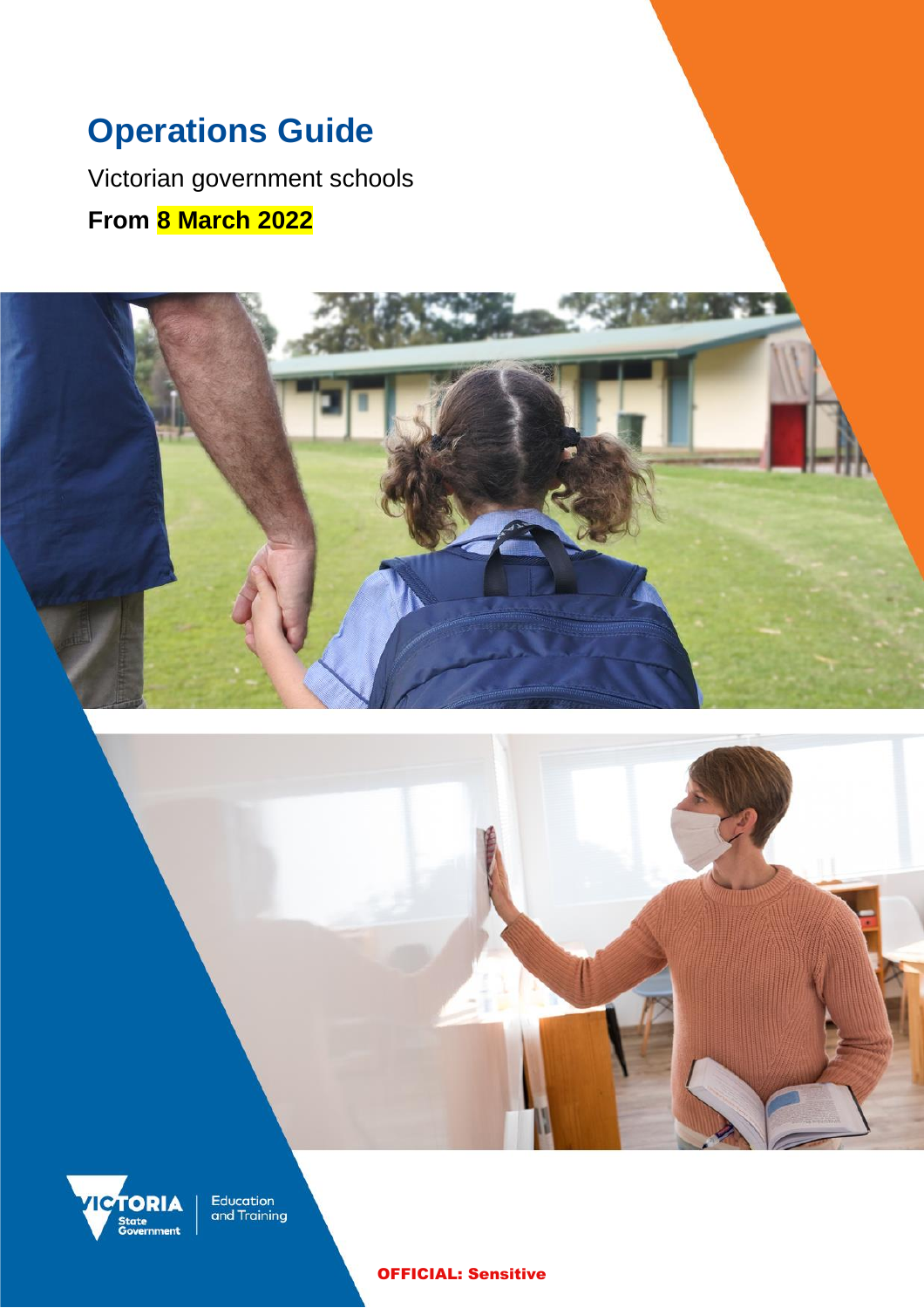# **Contents**

|                         | <b>SECTION NUMBER</b><br><b>PAGE</b> |                                                                         |  |
|-------------------------|--------------------------------------|-------------------------------------------------------------------------|--|
| 1                       |                                      |                                                                         |  |
|                         | 1.                                   |                                                                         |  |
|                         | 2.                                   |                                                                         |  |
|                         | 3.                                   |                                                                         |  |
|                         | 4.                                   |                                                                         |  |
|                         | 5.                                   |                                                                         |  |
|                         | 6.                                   |                                                                         |  |
|                         | 7.                                   |                                                                         |  |
|                         | 8.                                   |                                                                         |  |
|                         | 9.                                   |                                                                         |  |
|                         | 10.                                  |                                                                         |  |
|                         | 11.                                  |                                                                         |  |
|                         | 12.                                  |                                                                         |  |
|                         | 13.                                  |                                                                         |  |
|                         | 14.                                  |                                                                         |  |
|                         | 15.                                  |                                                                         |  |
|                         | 16.                                  | School boarding premises and Medium-Term Residential Programs (MTRP) 17 |  |
|                         | 17.                                  |                                                                         |  |
|                         | 18.                                  |                                                                         |  |
| $\overline{\mathbf{2}}$ |                                      |                                                                         |  |
|                         | 19.                                  |                                                                         |  |
|                         | 20.                                  |                                                                         |  |
|                         | 21.                                  |                                                                         |  |
|                         | 22.                                  |                                                                         |  |
|                         | 23.                                  |                                                                         |  |
|                         | 24.                                  |                                                                         |  |
|                         | 25.                                  |                                                                         |  |

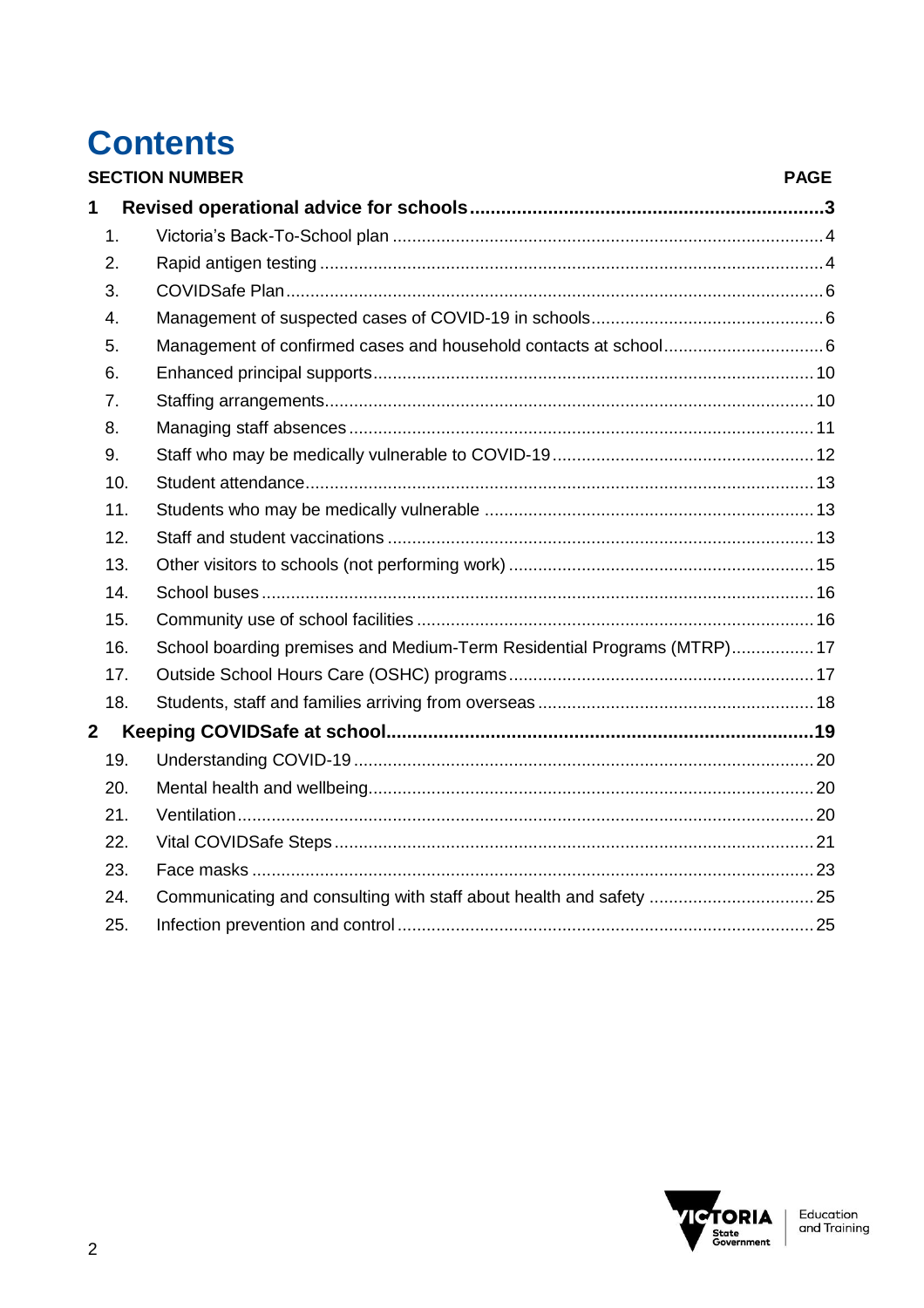# <span id="page-2-0"></span>**Revised operational advice for schools**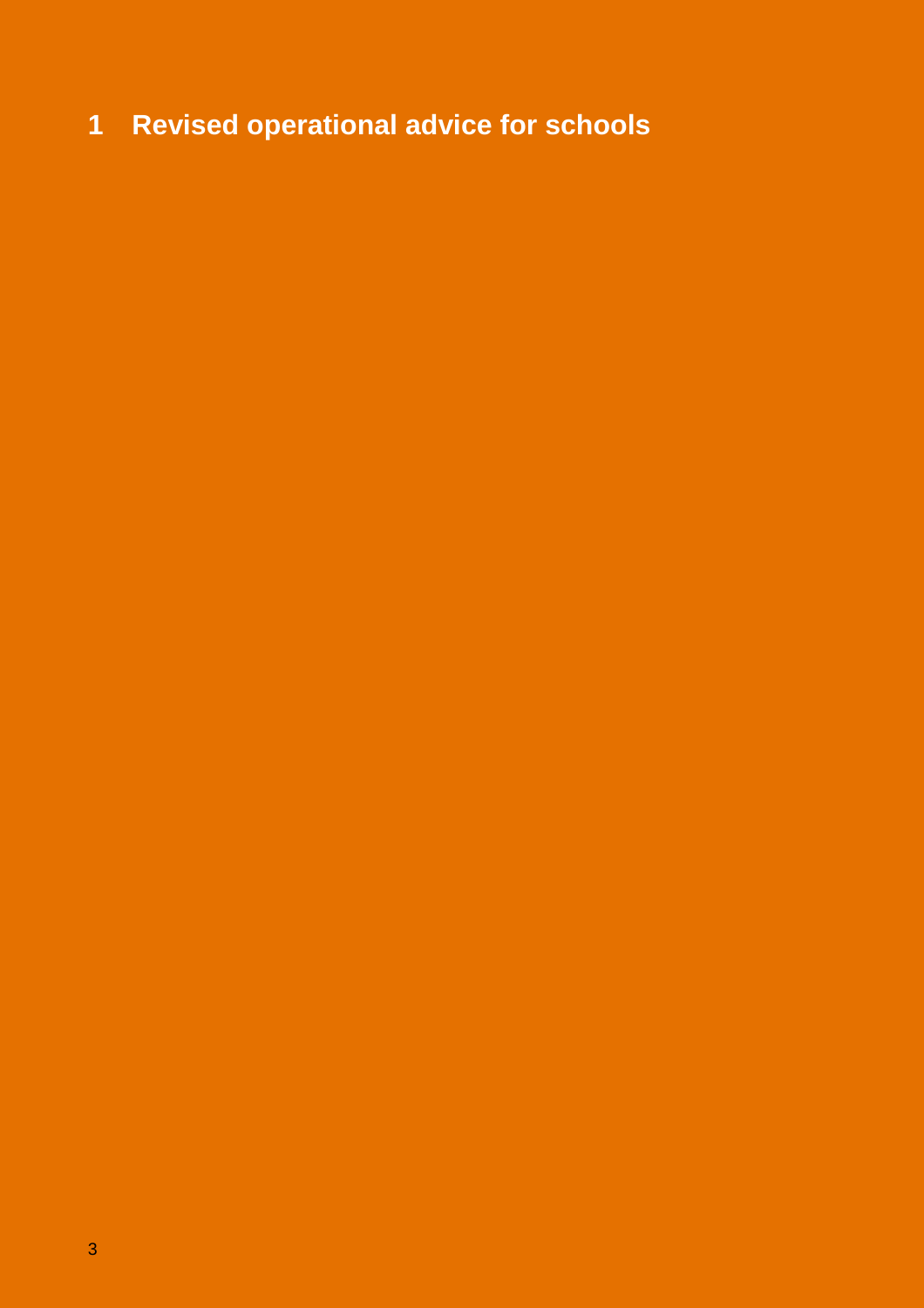# <span id="page-3-0"></span>**1. Victoria's Back-To-School plan**

The measures set out in the Victorian Government's Back-To-School plan will ensure every possible effort is made to ensure staff and students are safe and that schools remain open.

The plan maintains the importance of the 3Vs: Ventilation, Vaccination and Vital COVIDSafe steps and introduces some new measures.



Updated: 15 February 2022

# <span id="page-3-1"></span>**2. Rapid antigen testing**

Free rapid antigen tests will be made available for all staff and students in Victorian schools throughout Term 1 2022. Rapid antigen testing will be voluntary for all primary, secondary and specialist school students and staff.

*Table 1: Summary of rapid antigen testing recommendations for schools*

| <b>Category</b>                      | <b>Recommended rapid antigen testing schedule</b> |
|--------------------------------------|---------------------------------------------------|
| Primary school staff and students    | Twice weekly (school days)                        |
| Secondary school staff and students  | Twice weekly (school days)                        |
| Specialist school staff and students | Five times a week (school days)                   |



22-017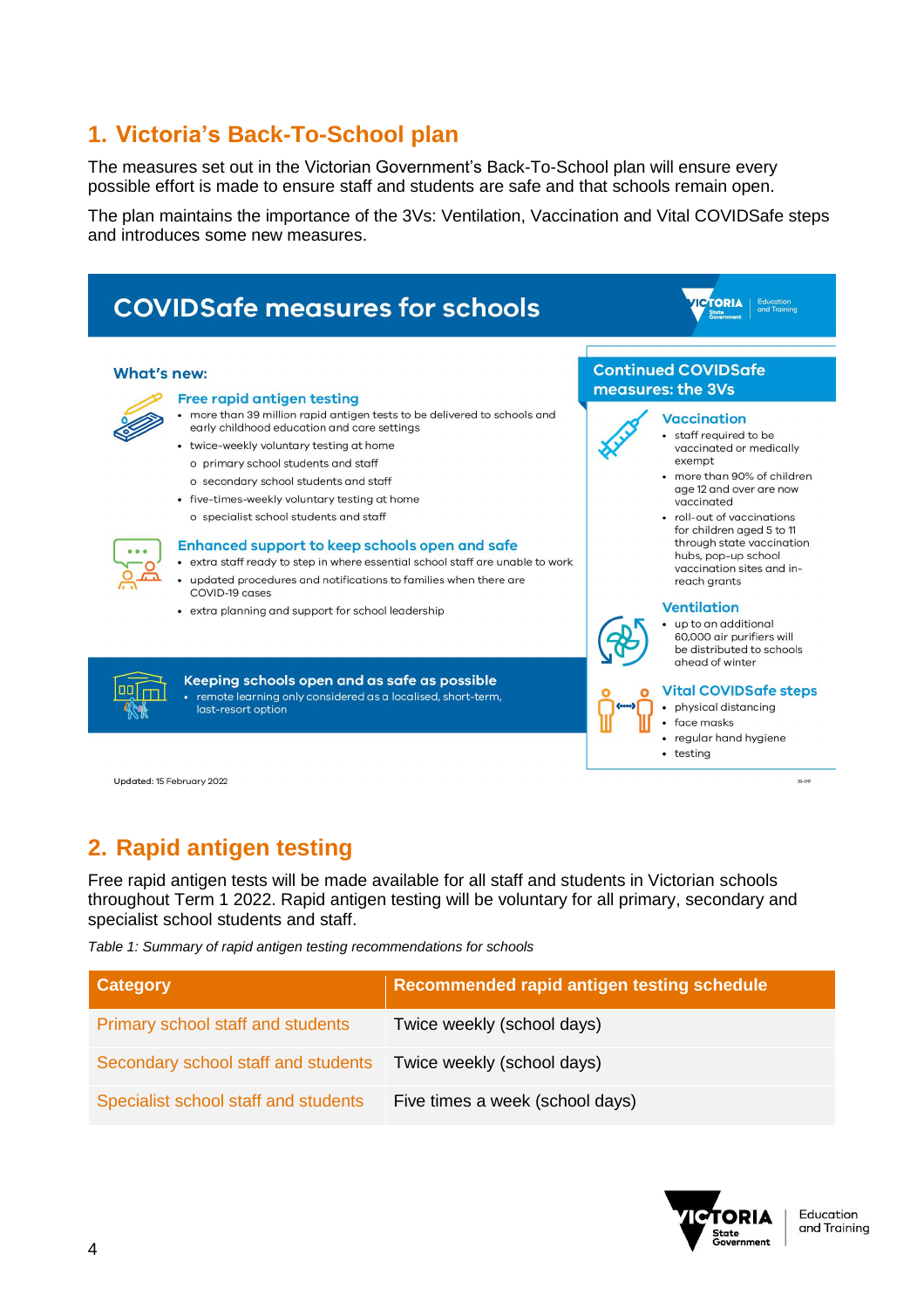### **Distribution of test kits to schools**

The Department will distribute rapid antigen test kits directly to schools for use throughout Term 1 2022. Schools should inform parents/carers and staff as soon as tests are available for collection.

Tests are provided in packs of 5 individual tests. Parents/carers should be provided with one pack for each child for use for the fortnight, or two packs for each child in a specialist school. Test kits will be delivered to the school periodically throughout the term. Where parents/carers are unable to attend the school to collect the tests, a pack can be provided directly to a student to take home.

Staff, Casual Relief Teachers (CRT), casual ES staff, pre-service teachers and ad hoc school council employed CRT who are working regularly in a school (e.g., two or three times a week) should be provided with one pack of rapid antigen tests per two weeks.

Other non-school employed staff (e.g. regular on-site contractors such as cleaners, construction workers) are not accommodated in each school's test kit allocation. They may however be provided with tests if the school has sufficient kits available.

If staff work at multiple sites, schools should ask the staff member if they have already received a pack.

Students and staff should continue to conduct the tests at home and must report any positive test results to their school and the Department of Health. In Primary and Secondary schools, tests should be conducted twice weekly, on days that suit families – no particular days are prescribed, but it is suggested school encourage common days for tests to be done at home such as Monday and Wednesday, or Tuesday and Thursday, to enable common reminders to be given to students by teachers at the end of each preceding day. Specialist school students and staff should test every school day.

If staff or students receive a positive test result at any time, they must report this through the Department of Health system [\(Rapid antigen tests | Coronavirus Victoria\)](https://www.coronavirus.vic.gov.au/rapid-antigen-tests#report-a-positive-result-on-a-rapid-antigen-test) or via the coronavirus hotline at 1800 675 398.

Students (or their parents) must also report a positive result to their school, either through the COVID Test [portal](https://covidtest.educationapps.vic.gov.au/) or by phone or written notification; this is so the school can support them, record that they will be absent while in 7-day isolation, and let the rest of the school community know there has been a positive case onsite and that they should monitor for symptoms.

Students and staff who have tested positive for COVID-19, have completed their 7-day isolation period and are subsequently asymptomatic do not need to undertake screening for 30 days.

#### **Staff must report a positive result to their school using [EduPay,](https://edupay.eduweb.vic.gov.au/) on the day they received a positive test result.**

If a CRT tests positive to COVID-19, the CRT should notify the school, their employer (where it is not the school), and the Department of Health.

All students and staff who return a positive result from a rapid antigen test should also follow the latest advice at [https://www.coronavirus.vic.gov.au/rapid-antigen-tests.](https://www.coronavirus.vic.gov.au/rapid-antigen-tests)

Information about how to do a test, including a how-to video translated into 33 languages, is [available online.](https://aus01.safelinks.protection.outlook.com/?url=https%3A%2F%2Fwww.coronavirus.vic.gov.au%2Frapid-antigen-testing-schools&data=04%7C01%7CAnthony.Raitman%40education.vic.gov.au%7Cc1d5148bf4e9410b65cb08d9da69ebb8%7Cd96cb3371a8744cfb69b3cec334a4c1f%7C0%7C0%7C637780970722955384%7CUnknown%7CTWFpbGZsb3d8eyJWIjoiMC4wLjAwMDAiLCJQIjoiV2luMzIiLCJBTiI6Ik1haWwiLCJXVCI6Mn0%3D%7C3000&sdata=iiM4sKzjhtR8PLbgB%2FR7eqBxzSWCZVchAorAoQwa%2FHI%3D&reserved=0)

#### **Test availability and storage**

Upon receipt of the test packs, schools should make test packs available for families to collect at the earliest opportunity.

Rapid antigen test packs that are held overnight should be stored as securely as possible.

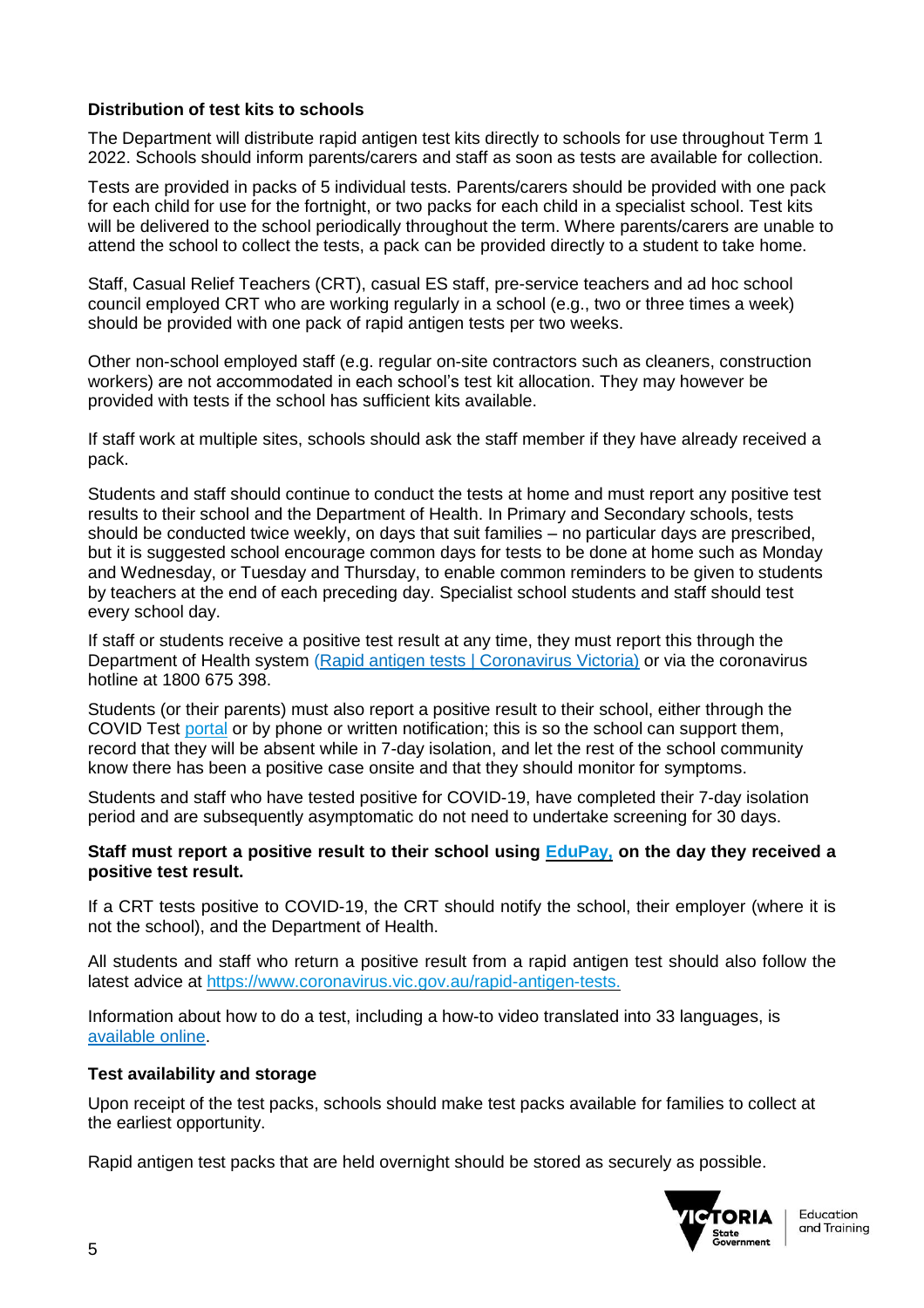Schools should not break up test packs when they do not have enough of them. It is important that families and staff get the entire pack as it contains the detailed instructions on how to use them plus the components for their use.

Schools can review their individual test allocation and track delivery through the test dispatch data [portal for schools](https://edugate.eduweb.vic.gov.au/edrms/RAT/Pages/default.aspx) (login required). This data is updated on a daily basis.

For questions regarding the delivery or supply of rapid antigen tests for your school, please contact the [Procurement Team.](https://edugate.eduweb.vic.gov.au/sites/i/Pages/School.aspx#/app/content/3554/support_and_service_(schools)%252Fcoronavirus_and_learning_from_home%252Fcovid-19_contacts%252Fcovid-19_key_contact_information) 

# <span id="page-5-0"></span>**3. COVIDSafe Plan**

The [Safety Management Plan for COVID-19](https://www.education.vic.gov.au/hrweb/Documents/OHS/COVID19SafetyManagementPlan.docx) (COVIDSafe Plan) applies to all schools, outlines the key health and safety risks, and links to the latest guidance. Principals should ensure that staff are aware of their school's COVIDSafe plan prior to students returning to school.

In conjunction with this Operations Guide, it sets out the approach for managing safety risks in schools in accordance with the minimum requirements for COVIDSafe Plans.

The COVIDSafe Plan has been updated to align with the changes to the advice set out in this Operations Guide. Schools must ensure that a copy of the COVIDSafe Plan is available to provide to any Authorised Officers or WorkSafe Inspectors who request a copy.

The Department's OHS [Advisory Service or local Regional OHS Support Officers](https://www2.education.vic.gov.au/pal/occupational-health-and-safety-management-system-ohsms/guidance/useful-contacts-schools) can help tailor the plan to individual school needs and link schools with health and wellbeing supports to promote mental health and wellbeing for staff and safe work practices remotely and at school sites.

## <span id="page-5-1"></span>**4. Management of suspected cases of COVID-19 in schools**

A 'suspected' or 'symptomatic' case means a person who displays any [COVID-19 symptoms.](https://www.coronavirus.vic.gov.au/symptoms-and-risks)

As soon as practicable after becoming aware of a suspected case in a staff member or student – and if that person has attended onsite while displaying symptoms, or 48 hours before they developed symptoms – the principal must take the following actions.

- 1. Follow guidance for [Management of Students Displaying COVID-19 Symptoms in Education](https://edugate.eduweb.vic.gov.au/sites/i/_layouts/15/WopiFrame2.aspx?sourcedoc=/sites/i/Shared%20Documents/Coronavirus/students-with-covid-symptoms.docx&action=default)  [Settings.](https://edugate.eduweb.vic.gov.au/sites/i/_layouts/15/WopiFrame2.aspx?sourcedoc=/sites/i/Shared%20Documents/Coronavirus/students-with-covid-symptoms.docx&action=default)
- 2. Let the person know they need to follow guidelines in the **Testing Requirements for Contacts** [and Exposed](https://www.health.vic.gov.au/sites/default/files/2021-12/testing-requirements-for-contacts-and-exposed-persons-30-december-2021.docx) Persons. If applicable the affected person/s should follow the COVID-19 RAT procedure, which recommends a symptomatic person in a workplace takes a COVID-19 test.
- 3. If the symptomatic person is confirmed to have COVID-19, the principal must follow the steps under the below section*, Management of confirmed cases and household contacts at school.*

### <span id="page-5-2"></span>**5. Management of confirmed cases and household contacts at school**

### **Updated approach to managing a confirmed case of COVID-19 in schools**

Where a student or staff member is identified as a positive case, individual education contact tracing will end. The revised process is set out below.

### **Principal actions: identification and notification**

1. Parents/carers should complete the Student COVID-19 [COVID Test Portal](https://covidtest.educationapps.vic.gov.au/) if a student tests positive to COVID-19 (via a PCR or rapid antigen test). Where a parent/carer informs the school by phone or written notification, the school must complete the Schools COVID Case

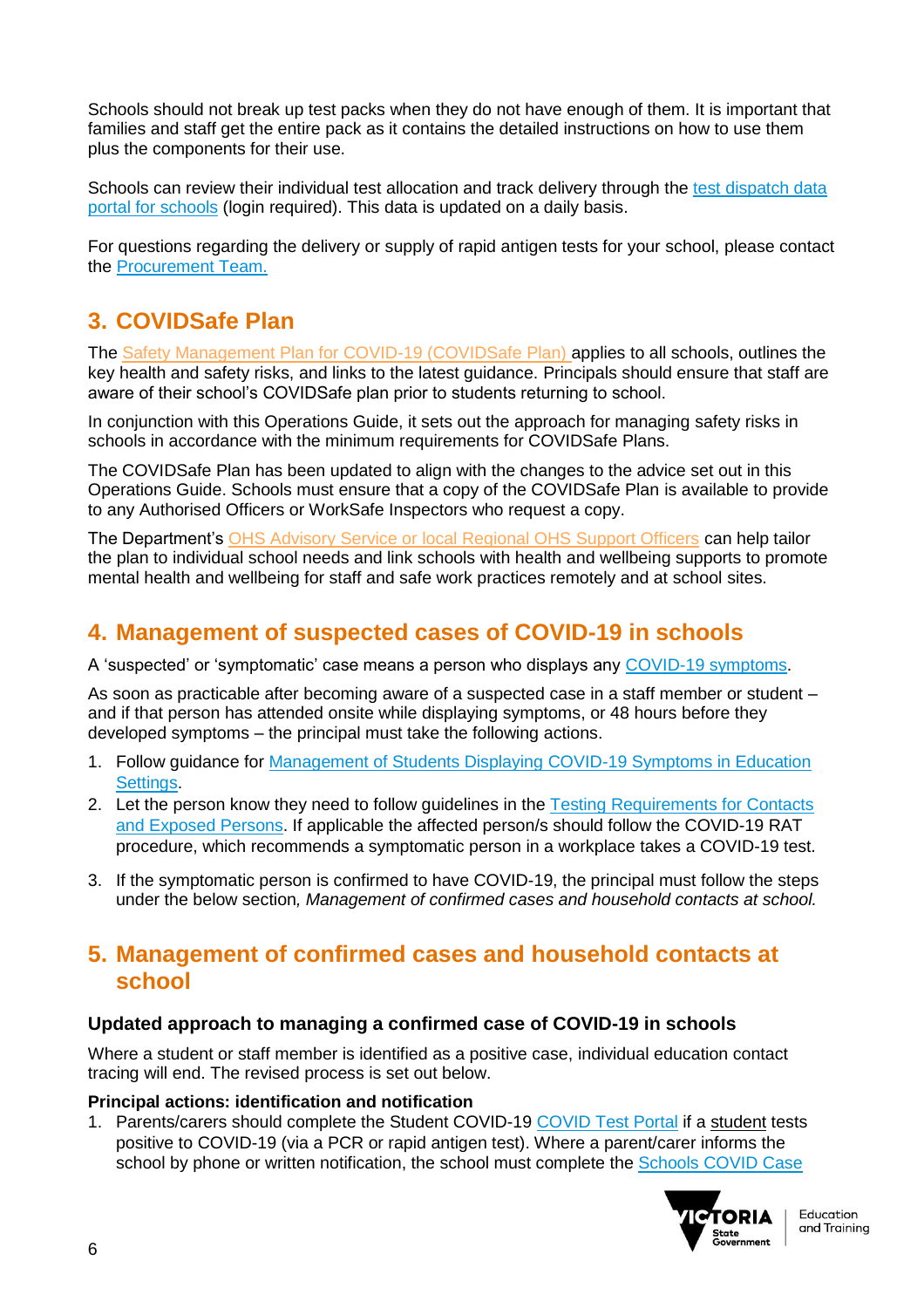[Management Tool.](https://covid19reporting.educationapps.vic.gov.au/) Schools are no longer required to make an IRIS report for positive COVID cases. An [EduSafe Plus report](https://services.educationapps.vic.gov.au/edusafeplus) is only required if the school is impacted by COVID-19 related hospitalisation or death of a member of the school community. A user guide on how to complete this report is available on the 'Knowledge Base' in EduSafe plus.

- 2. Students who report a positive result must isolate for seven days and not attend school during that period.
- 3. Where a student is a household contact of a positive case (that is, they have spent more than four hours with someone who has COVID-19 inside a house, accommodation, or care facility) they must inform the school and isolate for seven days and not attend school during that period.
- 4. Staff must report the result of a positive test and request leave through the [EduPay](https://edupay.eduweb.vic.gov.au/) portal. Staff who report a positive result must isolate for seven days and not attend school during that period.
- 5. Where a staff member is a household contact of a positive case (that is, they have spent more than four hours with someone who has COVID-19 inside a house, accommodation, or care facility) they must inform the school and isolate for seven days and not attend school during that period, unless they are attending under a provided exemption (see section 7).
- 6. Principals must notify staff and the school community through a daily email (where applicable) when a student or staff member has (or multiple students or staff members) have returned a positive COVID-19 test result and had attended the school. The notification should include:
	- Dates of attendance
	- Affected group/cohort/year levels
	- Any relevant extracurricular activities

The notification should be provided to all staff who attended the school during the period of attendance. For parents/carers and students, the notification can be provided to only the affected group/cohort/year level or to and can be provided the whole school.

- 7. The Department has launched a new [self-serve template portal](https://edugate.eduweb.vic.gov.au/sites/i/Pages/production.aspx#/app/content/3529/support_and_service_(schools)%252Fcoronavirus_and_learning_from_home%252Fcommunicating_with_parents_and_students%252Fcovid-19_communication_packages_for_schools) for principals to use in the event of a positive case associated with the school. Each template package will contain a message to parents/carers, a message to staff, and website/social media wording.
- 8. Ensure that staff or students refrain from returning to school if they remain symptomatic, unless it is known that their symptoms are **ongoing, or** caused by an underlying health condition or medication. Refer to any student health management plan on file.

In the event of multiple positive cases at a school, the Department of Health (DH) will work with the relevant regional office to determine the most appropriate response and any additional actions that should be taken.

Schools must treat health information, including an individual's vaccination status or diagnosed medical condition (including positive COVID-19 test results) in accordance with the [Schools'](https://www.education.vic.gov.au/Pages/schoolsprivacypolicy.aspx)  [Privacy Policy.](https://www.education.vic.gov.au/Pages/schoolsprivacypolicy.aspx) COVID-19 diagnoses and vaccination statuses are not to be shared or discussed unless the individual (or their parent/carer) provides consent, or unless schools are legally obliged or authorised to do so (for example, to comply with a Pandemic Order). Further guidance on the handling of health care information can be found on PAL under  $Privacy$  and information sharing  $-$ [Health care information.](https://www2.education.vic.gov.au/pal/privacy-information-sharing/guidance/health-care-information)

### **Staff leave**

Infectious diseases leave for any required quarantine period may be approved in circumstances where there is evidence from a medical practitioner available in accordance with the Infectious [diseases leave](https://www2.education.vic.gov.au/pal/infectious-diseases-leave-teaching-service/overview) policy for the teaching service, or, schools may seek advice from Schools People

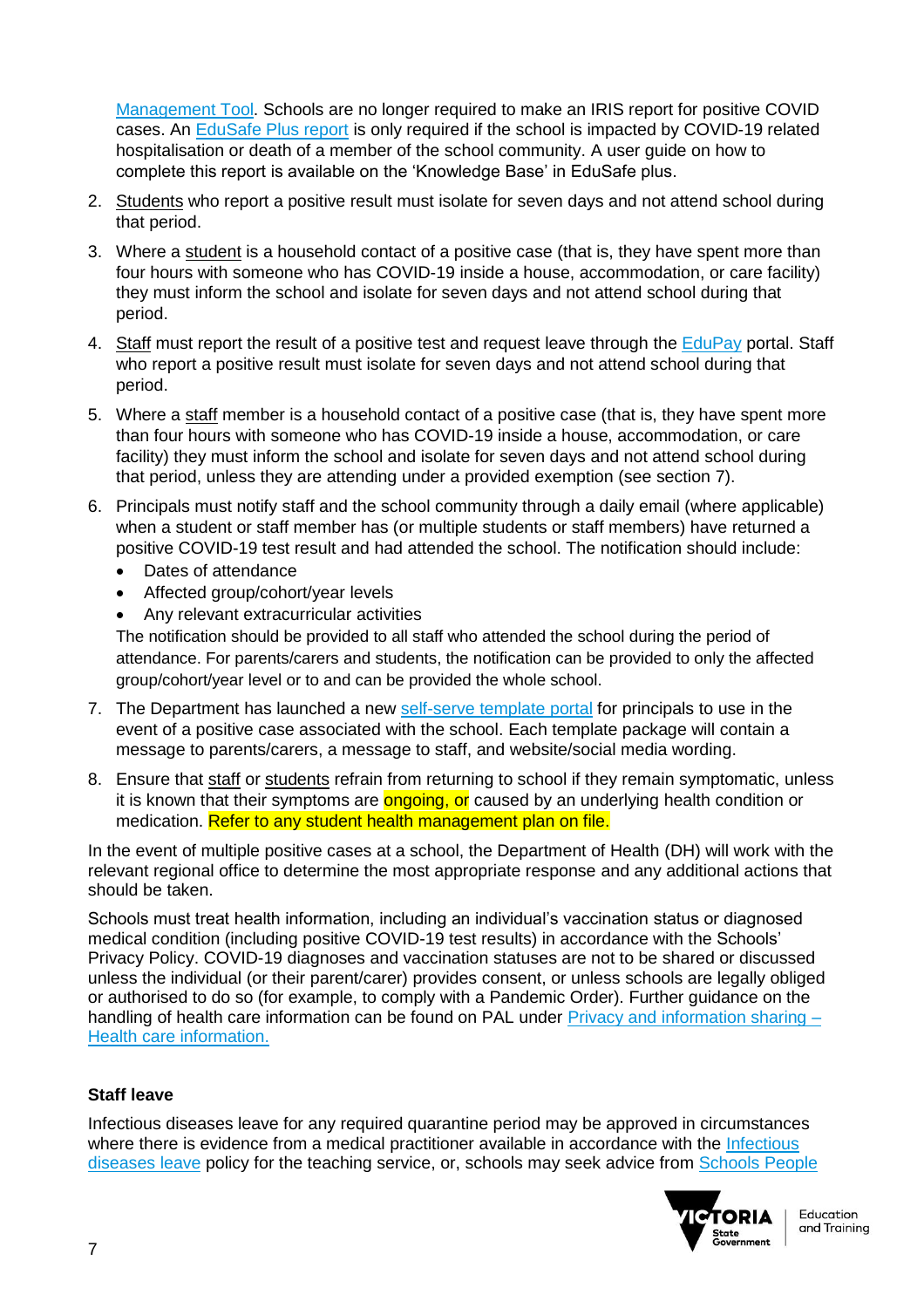[Services](https://edugate.eduweb.vic.gov.au/sites/i/Pages/School.aspx#/app/content/3554/support_and_service_(schools)%252Fcoronavirus_and_learning_from_home%252Fcovid-19_contacts%252Fcovid-19_key_contact_information) in circumstances where that evidence is not available. For further advice please refer to [Frequently Asked Questions -](https://www.education.vic.gov.au/hrweb/Documents/COVID-19-Teaching-Service-FAQS.docx) Teaching Service.

*Table 2: Summary of student and staff scenarios*

| <b>Scenario</b>                                                                                            | <b>Required actions for the</b><br>staff member or<br>student/family                                                                                                                                                                                                                                 | <b>Required actions for the</b><br>school                                                                                          |
|------------------------------------------------------------------------------------------------------------|------------------------------------------------------------------------------------------------------------------------------------------------------------------------------------------------------------------------------------------------------------------------------------------------------|------------------------------------------------------------------------------------------------------------------------------------|
| A student or staff member<br>tests positive to COVID-<br>19, either through RA test<br>or PCR test         | Isolate at home or in private<br>accommodation for 7 days<br>(inclusive of weekends) and<br>do not attend school during                                                                                                                                                                              | The school must notify DET<br>of positive student cases via<br>the Vic Ed COVID Tool.                                              |
|                                                                                                            | this period.                                                                                                                                                                                                                                                                                         | Staff members must report a<br>positive test result and                                                                            |
|                                                                                                            | Inform the school, that they<br>have tested positive to<br>COVID-19.                                                                                                                                                                                                                                 | submit a leave request via<br>eduPay on the first day of<br>leave See COVID-19 Leave<br><b>Management Guidance for</b><br>details. |
|                                                                                                            | A negative test is not required<br>to return to school following<br>completion of 7 days of<br>isolation.                                                                                                                                                                                            |                                                                                                                                    |
|                                                                                                            |                                                                                                                                                                                                                                                                                                      | The school should notify the<br>school community that there                                                                        |
|                                                                                                            | Follow the Checklist for<br><b>COVID cases.</b>                                                                                                                                                                                                                                                      | has been a case at the<br>school using the<br>communication templates<br>available.                                                |
|                                                                                                            | If a student or staff member<br>tests positive through RA test,<br>but don't have symptoms or<br>have not been in contact<br>with anyone who has<br><b>COVID-19 it is recommended</b><br>getting a PCR test within 48<br>hours and stay isolated at all<br>times until they receive their<br>result. | No further action.                                                                                                                 |
|                                                                                                            | If the PCR test is negative, the<br>student or staff member can<br>return to school                                                                                                                                                                                                                  |                                                                                                                                    |
| A student or staff member<br>is a household contact or<br>house-like contact*.                             | Notify the school that they are<br>a household or household-like<br>contact.                                                                                                                                                                                                                         | No further action.                                                                                                                 |
| You have spent more                                                                                        | Follow the Checklist for<br><b>COVID contacts.</b>                                                                                                                                                                                                                                                   |                                                                                                                                    |
| than four hours with<br>someone who has<br>COVID-19 inside a<br>house, accommodation,<br>or care facility. | <b>Students</b> must quarantine for<br>7 days (inclusive of<br>weekends) and must not<br>attend school during this<br>period.                                                                                                                                                                        |                                                                                                                                    |
|                                                                                                            | <b>Staff members must</b><br>quarantine for 7 days                                                                                                                                                                                                                                                   |                                                                                                                                    |

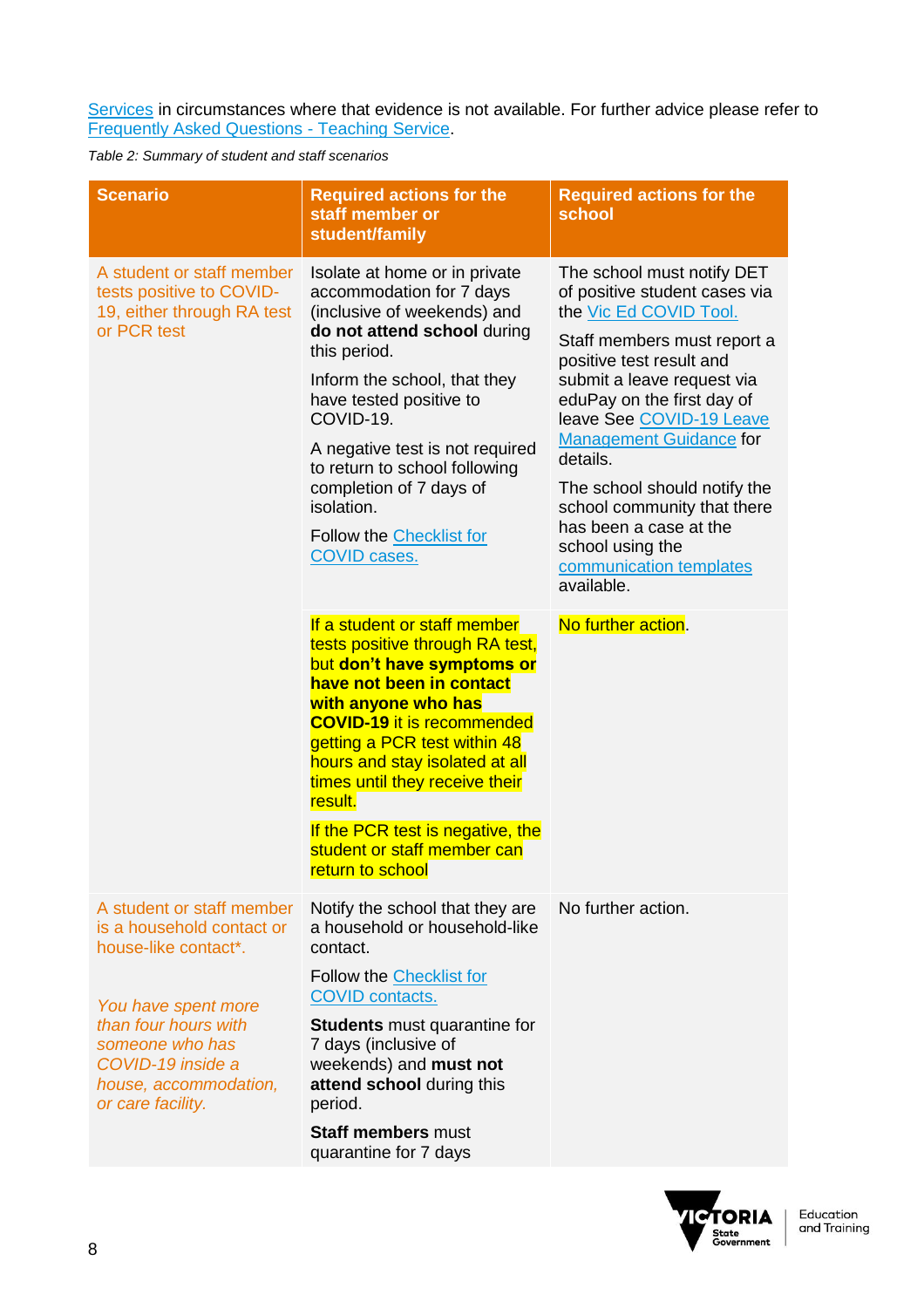| <b>Scenario</b>                                                                                                                                                                                               | <b>Required actions for the</b><br>staff member or<br>student/family                                                                                                                                                                                                                                                                                                                                                                                                                                                                    | <b>Required actions for the</b><br>school                                                                                                                      |
|---------------------------------------------------------------------------------------------------------------------------------------------------------------------------------------------------------------|-----------------------------------------------------------------------------------------------------------------------------------------------------------------------------------------------------------------------------------------------------------------------------------------------------------------------------------------------------------------------------------------------------------------------------------------------------------------------------------------------------------------------------------------|----------------------------------------------------------------------------------------------------------------------------------------------------------------|
| Contact at school is not<br>included in this definition,<br>unless contact has<br>occurred in a school-<br>based residential setting,<br>e.g. school camp or<br>boarding school.                              | (inclusive of weekends) and<br>must not attend school<br>during this period unless a<br>critical work exemption has<br>been agreed (see Page 9,<br>Exemptions for staff who are<br>household contacts).                                                                                                                                                                                                                                                                                                                                 |                                                                                                                                                                |
| A student or staff member<br>has been in contact with<br>a case of COVID-19,<br>including at school or at<br>work.                                                                                            | If asymptomatic, students<br>and staff should continue to<br>attend school and monitor for<br>symptoms.<br>If symptomatic, all<br>students/staff must stay/return<br>home, take a rapid antigen<br>test, or get a PCR test if a<br>rapid antigen testing kit<br>unavailable.<br>On receipt of a negative test<br>result, the student/staff<br>member can return to school.<br>If staff/students are too unwell<br>to attend school, usual<br>leave/absence policies apply.<br>Follow the <b>Checklist for</b><br><b>COVID contacts.</b> | No further action.<br>The school is not required to<br>seek rapid antigen test<br>results from the students or<br>staff unless a positive test is<br>returned. |
| Staff/student has<br>contracted COVID-19,<br>completed their 7-day<br>isolation period and is<br>asymptomatic.                                                                                                | Staff/ students can safely<br>return to school. They do not<br>need to be tested if they have<br>been re-exposed within 30<br>days of ending their self-<br>isolation.                                                                                                                                                                                                                                                                                                                                                                  | The school should confirm<br>that the staff/student has<br>completed their 7-day<br>isolation period                                                           |
| Staff/student has<br>completed their<br>quarantine period as a<br>household contact and<br>has returned a negative<br>test result.<br>However, during the<br>quarantine period an<br>additional member of the | Student/staff household<br>contacts should quarantine for<br>7 days from the date of the<br>first positive test of the<br>household index case.<br>Household contacts are not<br>subject to rolling quarantine<br>periods. If the index case<br>remains in the household, or if<br>subsequent cases are<br>identified within the                                                                                                                                                                                                        | No further action                                                                                                                                              |

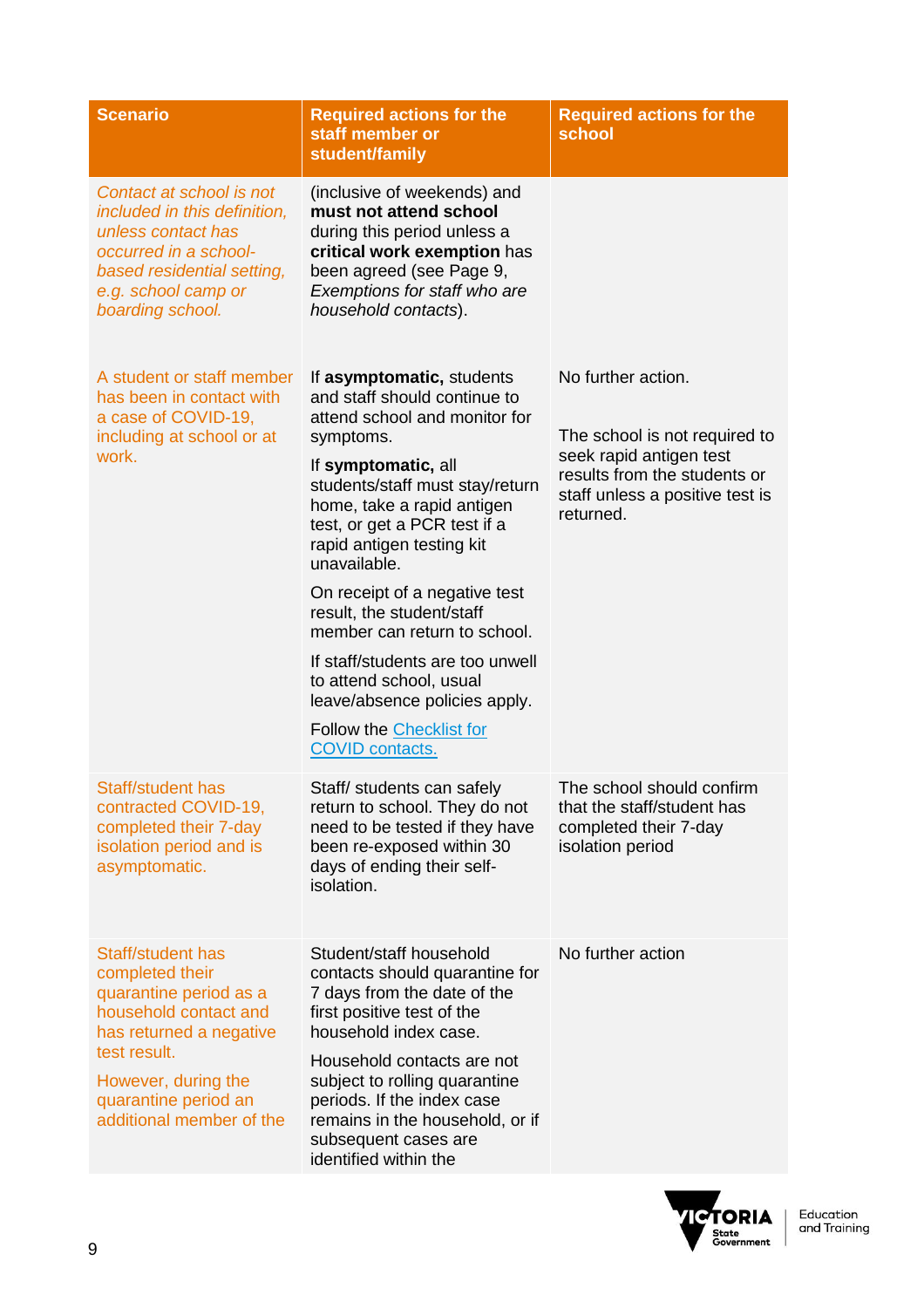| <b>Scenario</b>                                                                                    | <b>Required actions for the</b><br>staff member or<br>student/family                                             | <b>Required actions for the</b><br>school                                                                    |
|----------------------------------------------------------------------------------------------------|------------------------------------------------------------------------------------------------------------------|--------------------------------------------------------------------------------------------------------------|
| household has returned a<br>positive result.                                                       | household, the quarantine end<br>date for the close contact is<br>unchanged.                                     |                                                                                                              |
|                                                                                                    | Staff/ students can safely<br>return to school and do not<br>require negative test<br>documentation.             |                                                                                                              |
|                                                                                                    | Please note, if the staff or<br>student becomes<br>symptomatic, they should get<br>tested and not attend school. |                                                                                                              |
| Staff/student with a<br>positive RAT (probable<br>case) who receives a<br>negative PCR test within | Staff/student can end their<br>period of self-isolation period.<br>They can safely return to<br>school.          | The school should notify<br>DET of the change in status<br>of a student via the Vic Ed<br><b>COVID Tool.</b> |
| 48 hours after the<br>positive RAT                                                                 | <b>Recommend that they notify</b><br>school of negative PCR test<br>result.                                      |                                                                                                              |
|                                                                                                    | If staff/students are too unwell<br>to attend school, usual<br>leave/absence policies apply.                     |                                                                                                              |

# <span id="page-9-0"></span>**6. Enhanced principal supports**

In response to the rapidly changing COVID-19 situation, and in recognition of the pressures placed on school leadership teams during outbreaks of COVID-19 in schools, the Department has increased support for school leadership teams.

### **Managing COVID-19 in schools**

A state-wide COVID-19 School Support and Response Team will be established to support principals and schools to manage COVID-19 related issues impacting on the school.

This will include a team of recently retired experienced principals who will be available to provide short-term support to school leaders. Engagement of an experienced principal will be facilitated by the region on request from a school principal.

### <span id="page-9-1"></span>**7. Staffing arrangements**

It continues to be the principal's responsibility to make the school-based decisions required to deliver education objectives, in accordance with the Victorian Government Schools Agreement 2017, including staff consultation.

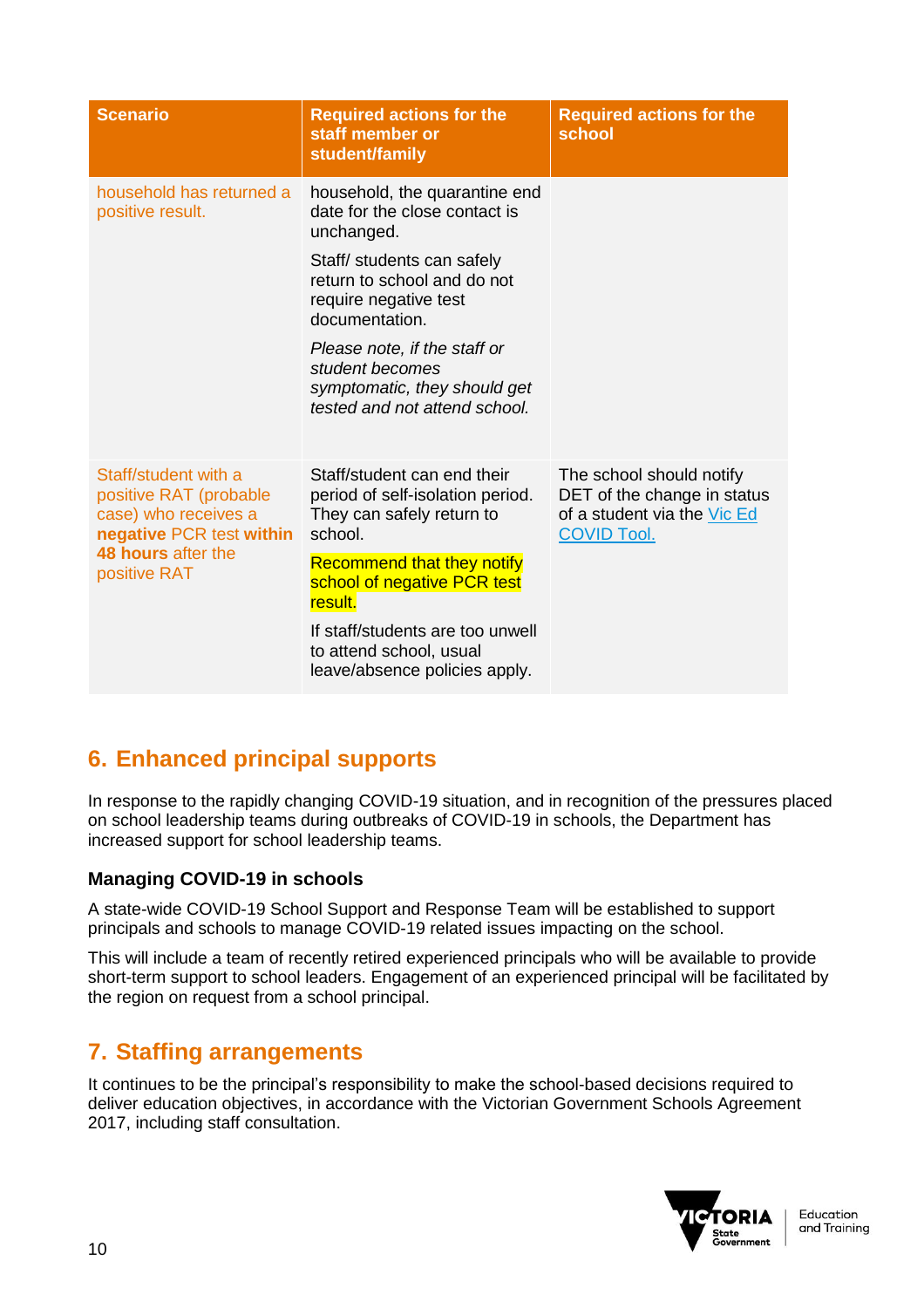Any decision to move to remote and flexible learning can only be used as a last resort and must be approved by the Regional Director or their delegate.

All school staff are expected to work onsite, except for medically vulnerable staff and staff required to quarantine.

All school staff who perform work at Victorian government schools are required to comply with the vaccination directions outlined in Section 12: *Staff and student vaccinations.*

## <span id="page-10-0"></span>**8. Managing staff absences**

Schools should apply the following steps to manage staff absences. Each step should only be used if all options in the previous step have been exhausted.

### **Step One**

- Use normal available staffing arrangements, to cover staff absences. Grade splitting should be minimised to limit the mixing of students across cohorts. Where necessary as a temporary measure, classes can by combined in a large space – for example, a hall, where supervision requirements can be maintained by teachers and support staff.
- Engage CRTs and utilise the 'Support Your School' initiative applicants via the Job Opportunity Pool on **Recruitment Online**. The 'Job Opportunity Pool' will have individuals who can be deployed on a casual basis to assist with daily school operations, including face-to-face teaching, classroom and student support (including allied health), or administrative assistance.' For further recruitment guidance, please refer to the help guide [here.](https://edugate.eduweb.vic.gov.au/Services/HR/Documents/ROL-SYSI-Job-Opportunity-Pool.pdf)
- Reschedule staff intensive activities such as camps and excursions.

#### **Step Two**

• Utilise staff who are eligible and available for the critical worker exemption (see following Section: *Exemptions for staff who are household contacts*) by mutual agreement. You must inform the region if a staff member returns to your school under the critical worker exemption criteria by emailing your [Regional Office's COVID-19 team.](https://edugate.eduweb.vic.gov.au/sites/i/Pages/School.aspx#/app/content/3554/support_and_service_(schools)%252Fcoronavirus_and_learning_from_home%252Fcovid-19_contacts%252Fcovid-19_key_contact_information)

#### **Step Three**

• Only on the advice of the Department of Health and with the approval of the Regional Director, implement short term delivery of remote and flexible learning for specified classes/year level cohorts while maintaining onsite provision of learning for vulnerable children and children of essential workers. The Department has prepared daily and weekly [Remote Learning Packs](https://aus01.safelinks.protection.outlook.com/?url=https%3A%2F%2Fdrive.google.com%2Fdrive%2Ffolders%2F1_PLbFp3kefD5M3BuvcMdwC5SRMBIoLbr&data=04%7C01%7CMadeleine.Taylor2%40education.vic.gov.au%7C6896a1818fb8487f3f5508d9ec70dd83%7Cd96cb3371a8744cfb69b3cec334a4c1f%7C0%7C0%7C637800791767677973%7CUnknown%7CTWFpbGZsb3d8eyJWIjoiMC4wLjAwMDAiLCJQIjoiV2luMzIiLCJBTiI6Ik1haWwiLCJXVCI6Mn0%3D%7C3000&sdata=Bqi2K1pLBPcFdXXrGhgatHlacKYhaoeLcbEKI6Ucyxw%3D&reserved=0) for Levels Foundation-6 that may support schools to transition to remote and flexible learning.

#### **Exemptions for staff who are household contacts**

School staff, referred to by the Department of Health as education workers, are eligible for an exemption from household contact home isolation requirements to allow them to attend their workplace (school) to support the delivery of essential services.

Under the conditions of the exemption, education workers who are asymptomatic close contacts may return to work during the home isolation period**, if it is necessary for continuity of** 

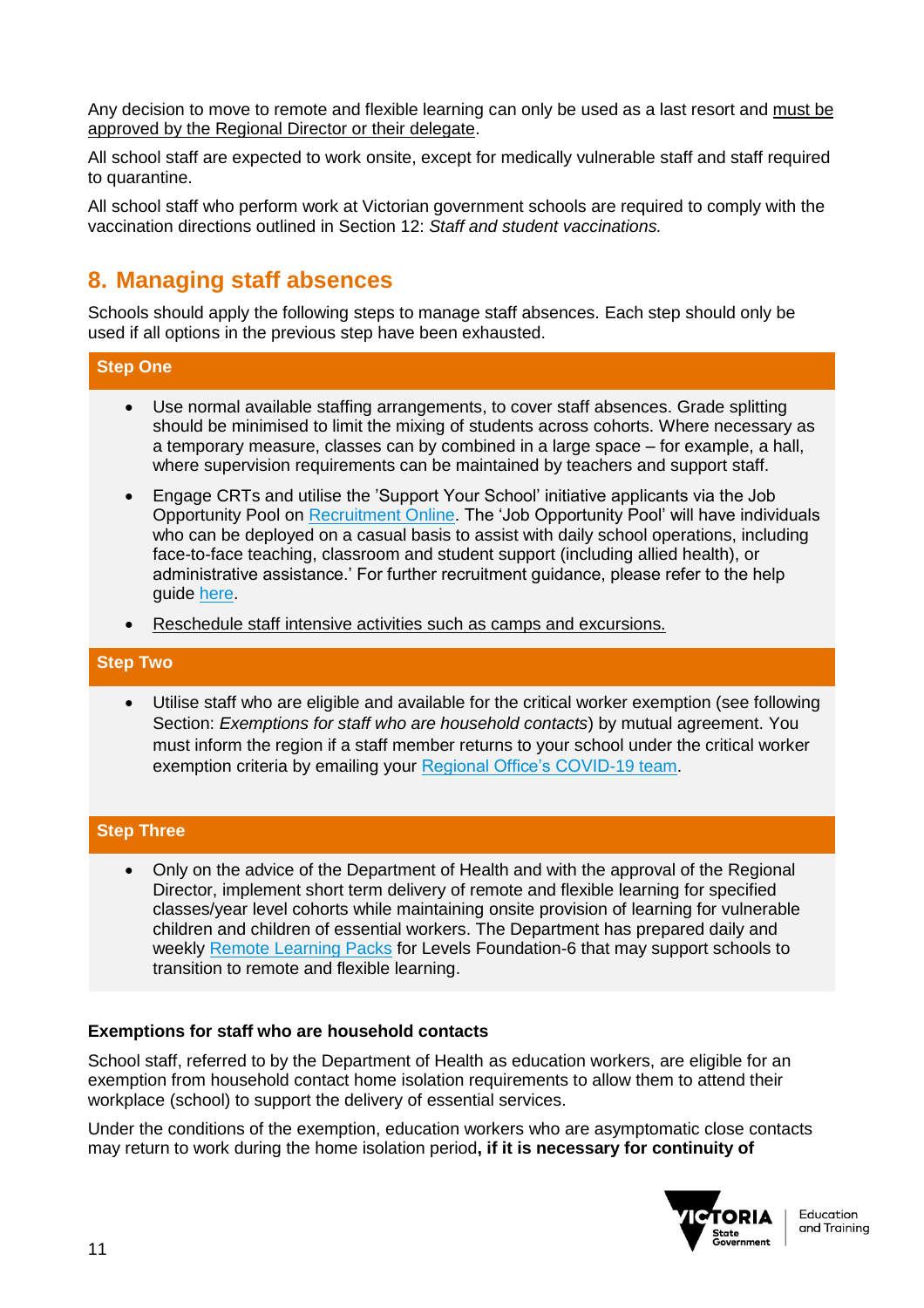**operations of the school and if other options have been exhausted**, subject to strict infection prevention and control requirements being met.

To be eligible to attend school in these circumstances, school staff will have first notified their principal of their status as a household contact. Critically, both the staff member and their principal must agree to the staff member returning to the workplace. Staff will not be pressured to attend in any circumstance and remain free to take up the option or not.

Under these settings, exempt teachers can teach as usual. School staff who are household contacts will, however, also need to take the following steps when attending school during their isolation period:

- undertake a daily rapid antigen test for five days and return a negative result prior to attending work each day and report the result on EduPay daily (tests will be provided by the school)
- always wear a mask, including while teaching and in the company of others, except for when eating or drinking. Using a P2/N95 mask, or TGA-approved P2-equivalent mask, is strongly recommended.
- not enter shared break or work areas including staff rooms
- when travelling to and from work the staff member must not carpool and should, where possible, avoid public transport
- where possible, work in areas where transmission risk is lower (outside, where possible and safe, or in large, well-ventilated spaces)
- other than when attending school, staff must quarantine in accordance with public health requirements

Schools will be supplied with rapid antigen tests and P2/N95 masks, or TGA-approved P2 equivalent masks to provide to staff employed or contracted directly by the school who are working in this category. Rapid antigen tests for this purpose will be supplied as an increase to the school's regular fortnightly delivery, from week five of Term 1 onwards. Other education workers should seek advice directly from their employer on exemption and supports.

Schools seeking financial advice in relation to the engagement of additional support to manage workforce shortages should contact the Financial Services Division on [schools.finance.support@education.vic.gov.au](mailto:schools.finance.support@education.vic.gov.au)

# <span id="page-11-0"></span>**9. Staff who may be medically vulnerable to COVID-19**

Some people are at greater risk of more serious illness with COVID-19. See [People at higher risk](https://aus01.safelinks.protection.outlook.com/?url=https%3A%2F%2Fwww.health.gov.au%2Fnews%2Fhealth-alerts%2Fnovel-coronavirus-2019-ncov-health-alert%2Fongoing-support-during-coronavirus-covid-19%2Fwhat-you-need-to-know-about-coronavirus-covid-19%2Fpeople-at-higher-risk-of-coronavirus-covid-19&data=04%7C01%7CEmily.Roberts4%40education.vic.gov.au%7Ce1b6942855de4f0da94508d99cbc7ae5%7Cd96cb3371a8744cfb69b3cec334a4c1f%7C0%7C0%7C637713155593069047%7CUnknown%7CTWFpbGZsb3d8eyJWIjoiMC4wLjAwMDAiLCJQIjoiV2luMzIiLCJBTiI6Ik1haWwiLCJXVCI6Mn0%3D%7C1000&sdata=S0vpT8P7cwun00wIicCcUzJRg1r7WRO1QFca2K2XCoc%3D&reserved=0)  [of coronavirus \(COVID-19\)](https://aus01.safelinks.protection.outlook.com/?url=https%3A%2F%2Fwww.health.gov.au%2Fnews%2Fhealth-alerts%2Fnovel-coronavirus-2019-ncov-health-alert%2Fongoing-support-during-coronavirus-covid-19%2Fwhat-you-need-to-know-about-coronavirus-covid-19%2Fpeople-at-higher-risk-of-coronavirus-covid-19&data=04%7C01%7CEmily.Roberts4%40education.vic.gov.au%7Ce1b6942855de4f0da94508d99cbc7ae5%7Cd96cb3371a8744cfb69b3cec334a4c1f%7C0%7C0%7C637713155593069047%7CUnknown%7CTWFpbGZsb3d8eyJWIjoiMC4wLjAwMDAiLCJQIjoiV2luMzIiLCJBTiI6Ik1haWwiLCJXVCI6Mn0%3D%7C1000&sdata=S0vpT8P7cwun00wIicCcUzJRg1r7WRO1QFca2K2XCoc%3D&reserved=0) for further information.

Employees should seek advice from their medical practitioner about working onsite. Where the employee is unable to work onsite and wants to work remotely or take personal leave, they should provide a medical certificate.

Where an employee's medical practitioner's advice is that they are unable to work onsite, schools should provide remote work if:

- the employee provides a medical certificate setting out the recommendation from their medical practitioner, and;
- the principal forms a view that it is reasonable, practicable and appropriate for the employee to work remotely.

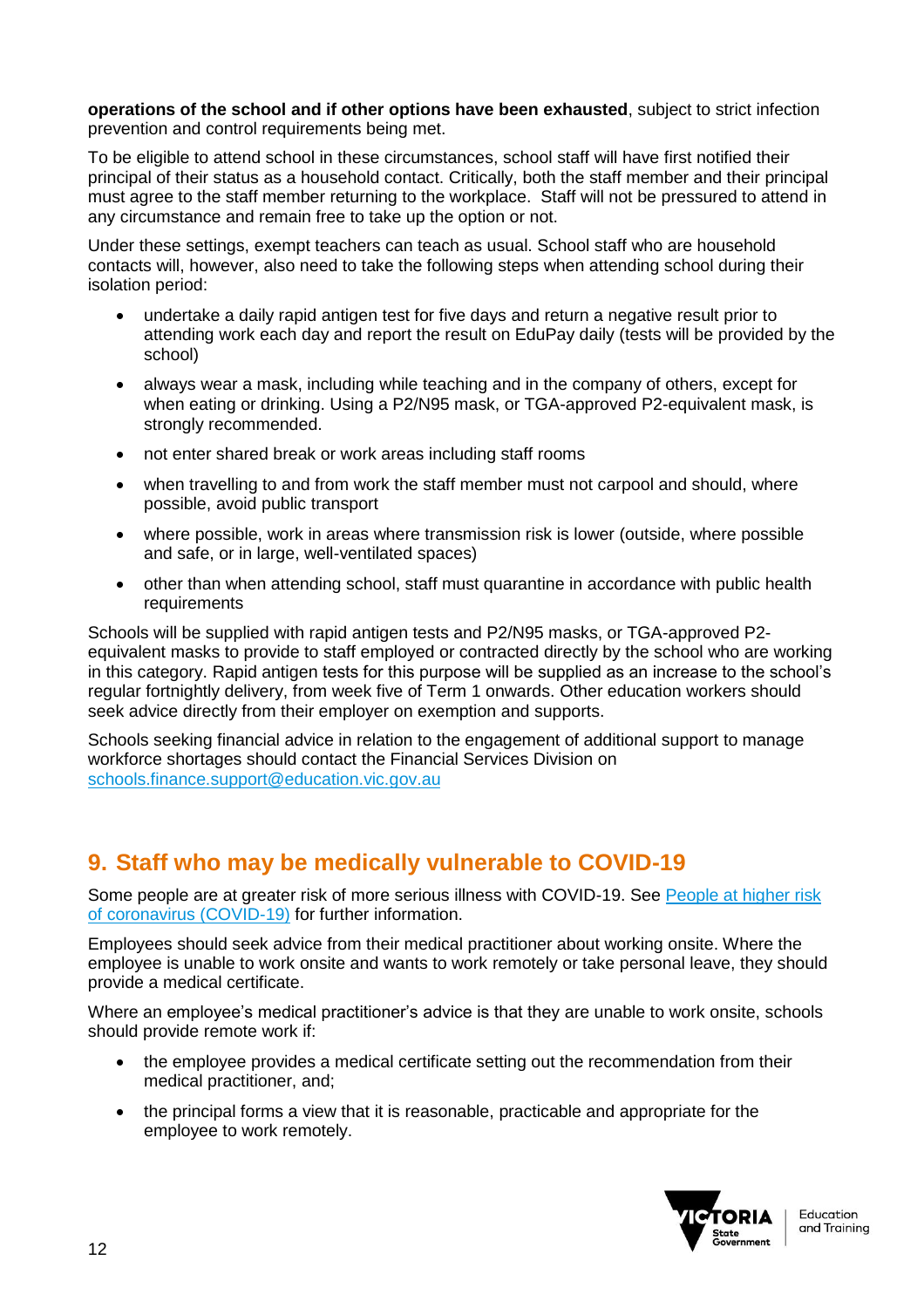Where remote work is not available, the employee can access leave available to them or return to duty once the medical advice is that it is safe for them to do so.

Staff who are living with or caring for elderly or chronically ill relatives or household members should seek advice from the medical practitioner of the person for whom they are caring to determine if they can work onsite or should work remotely. They should provide a medical certificate if they are seeking to access personal leave. [The Medical Advisory Service](https://www.education.vic.gov.au/hrweb/safetyhw/Pages/MAS.aspx) is a specialised support service for principals to help them fulfil their responsibilities in relation to employee health.

### <span id="page-12-0"></span>**10. Student attendance**

All students are expected to attend onsite unless they are formally registered as being homeschooled. Parent preference is not an approved reason for students to be absent due to COVID-19.

Student attendance must be recorded twice daily.

Students who are required to isolate or quarantine should be supported in the same way as students with an extended absence due to illness or injury, with learning materials provided to support their continued learning. Schools are not expected to provide a full remote learning program in these circumstances. The Department has prepared [online learning activities](https://fuse.education.vic.gov.au/?BC54J2) that may be useful in instances where families or schools are seeking additional activities and support for individual students' learning while isolating.

### <span id="page-12-1"></span>**11. Students who may be medically vulnerable**

Schools must ensure students with medical needs have an up-to-date [Student Health](https://www.education.vic.gov.au/Documents/school/principals/health/studenthealthsupport.doc) [Support](about:blank)  [Plan](about:blank) and accompanying condition-specific health management plan (such as an [Asthma Action](https://asthma.org.au/about-asthma/live-with-asthma/asthma-action-plan/)  [Plan\)](https://asthma.org.au/about-asthma/live-with-asthma/asthma-action-plan/), based on medical advice from the student's medical or health practitioner, and consultation with the student and parents and carers.

Please refer to the [Health Care Needs](https://www2.education.vic.gov.au/pal/health-care-needs/policy) policy for further information on the student health support planning process. For additional information to support decision-making, refer to:

- [Asthma Australia](https://asthma.org.au/blog/should-you-be-sending-your-child-to-school-if-they-have-asthma/)
- [Royal Children's Hospital –](https://www.rch.org.au/respmed/about_us/COVID-19/#should-i-let-my-child-return-to-school) advice for [respiratory patients](https://www.rch.org.au/respmed/about_us/COVID-19/#should-i-let-my-child-return-to-school)
- JDRF [Coronavirus and children with T1 diabetes.](https://jdrf.org.au/covid-19-and-children-with-t1d-your-questions-answered/)

### <span id="page-12-2"></span>**12. Staff and student vaccinations**

As part of the COVID-19 vaccination roll-out, all school staff and all students aged 5 and over are eligible to receive a COVID-19 vaccine. Students are not required to be vaccinated to attend school.

#### **Required vaccinations for school staff**

The Victorian Minister for Health has determined that COVID-19 vaccination is mandatory for staff who work in schools. This includes principals, teachers, administration and education support staff, including casual relief teachers (CRTs), pre-service teachers, and Outside School Hours Care staff.

All staff are required to have received three doses of a COVID-19 vaccine unless a medical exemption applies.

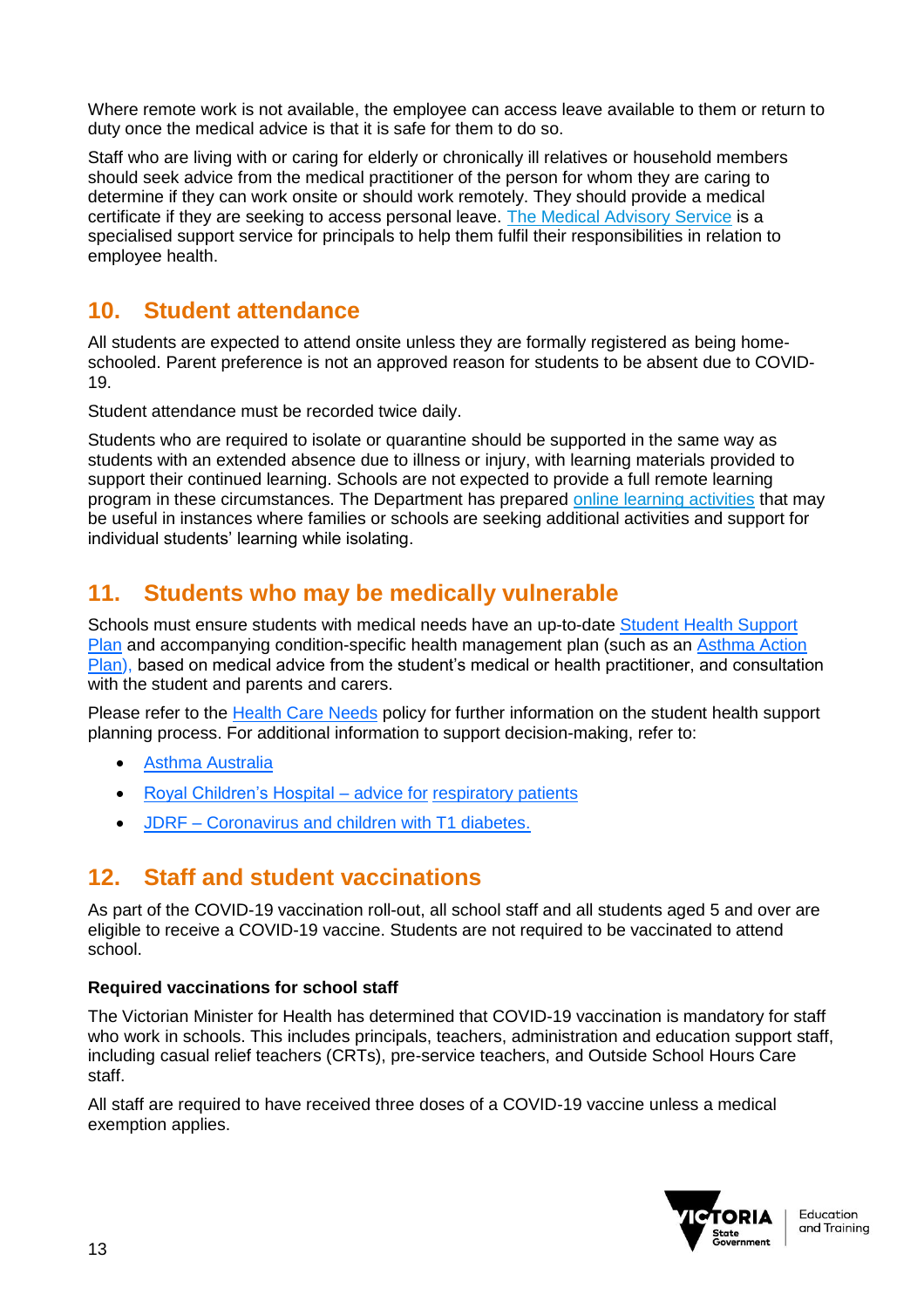- Staff who were fully vaccinated on or before 25 October 2021 must have a booking to receive their third dose on or before 25 March 2022, if they have not had their third dose by 25 February 2022.
- Staff who are not yet eligible for their third dose will be required to a receive a third dose within three months and two weeks of receiving their second dose.
- Staff required to be vaccinated, but unable to receive their third dose by the nominated deadline because they were quarantining as a close contact, have an additional 14 days from the end of their quarantine period to receive their third dose and may continue working during this period provided they have a booking for a third dose.
- Staff required to be vaccinated, but unable to receive their third dose by the nominated deadline because they were recovering from a recent COVID-19 infection, have an additional four months from the end of their isolation period to receive their third dose. Staff should note that following the expiry of their temporary medical exemption, they will have a maximum of two weeks to receive their third dose. Staff should report their COVID-19 infection on eduPay.
- Staff are required to log onto eduPay to record vaccination status or to enter the date of their booking.

The Australian Technical Advisory Group on Immunisation (ATAGI) advises that a previous COVID-19 infection is not a contraindication to COVID-19 vaccination, that vaccination can occur after a COVID-19 infection and there is no requirement to delay vaccination after recovery from acute illness.

Government school staff can upload their vaccination information onto EduPay, including a record of their third dose. Employees who do not update their third dose status on eduPay by the appropriate deadline will not be able to work at a school site.

A staff member who does not meet the vaccination requirements will not be assigned alternative duties in place of onsite duties.

There is information about vaccination requirements for school staff available in [COVID-19](file:///C:/Users/09713945/AppData/Local/Microsoft/Windows/INetCache/Content.Outlook/X3ZJAKJU/COVID-19%20Vaccinations%20-%20teaching%20service%20and%20school%20council%20employees)  vaccinations - [teaching service and school council employees.](file:///C:/Users/09713945/AppData/Local/Microsoft/Windows/INetCache/Content.Outlook/X3ZJAKJU/COVID-19%20Vaccinations%20-%20teaching%20service%20and%20school%20council%20employees)

Vaccination is not mandatory for students, but vaccinations are strongly encouraged as the best way to protect individuals, families and school communities from further outbreaks and the spread of COVID-19.

Schools must treat healthcare information, including an individual's vaccination status or diagnosed medical condition (such as COVID-19) in accordance with the **Schools' Privacy Policy**.

An individual's COVID diagnosis or vaccination status is not to be shared or discussed unless the individual (or their parent/carer) provides consent, or unless schools are legally obliged or authorised to do so (for example, when requested by the Department of Health).

Further guidance on the handling of health care information can be found on PAL under [Privacy](https://www2.education.vic.gov.au/pal/privacy-information-sharing/guidance/health-care-information)  [and information sharing –](https://www2.education.vic.gov.au/pal/privacy-information-sharing/guidance/health-care-information) Health care information. However, schools are required to inform all staff when there has been a COVID-19 case at their school. See: [Management of an unwell student or](https://www.coronavirus.vic.gov.au/managing-unwell-child-or-staff-member)  [staff member at school.](https://www.coronavirus.vic.gov.au/managing-unwell-child-or-staff-member)

#### **Flexible work arrangements to attend appointments**

Staff can seek principal approval for flexible work arrangements to attend vaccination appointments for third doses. Staff do not have to formally take leave to attend vaccination appointments; instead, principals/managers should agree the employee can take the time off without loss of pay. Staff can [access up to half a day's paid release from duty](https://list.comms.educationupdates.vic.gov.au/track/click?u=770f4d1425f14b0d9936ca688e358872&id=2df9f50f51ea7764&e=a9313e1a5943460a) to attend COVID-19

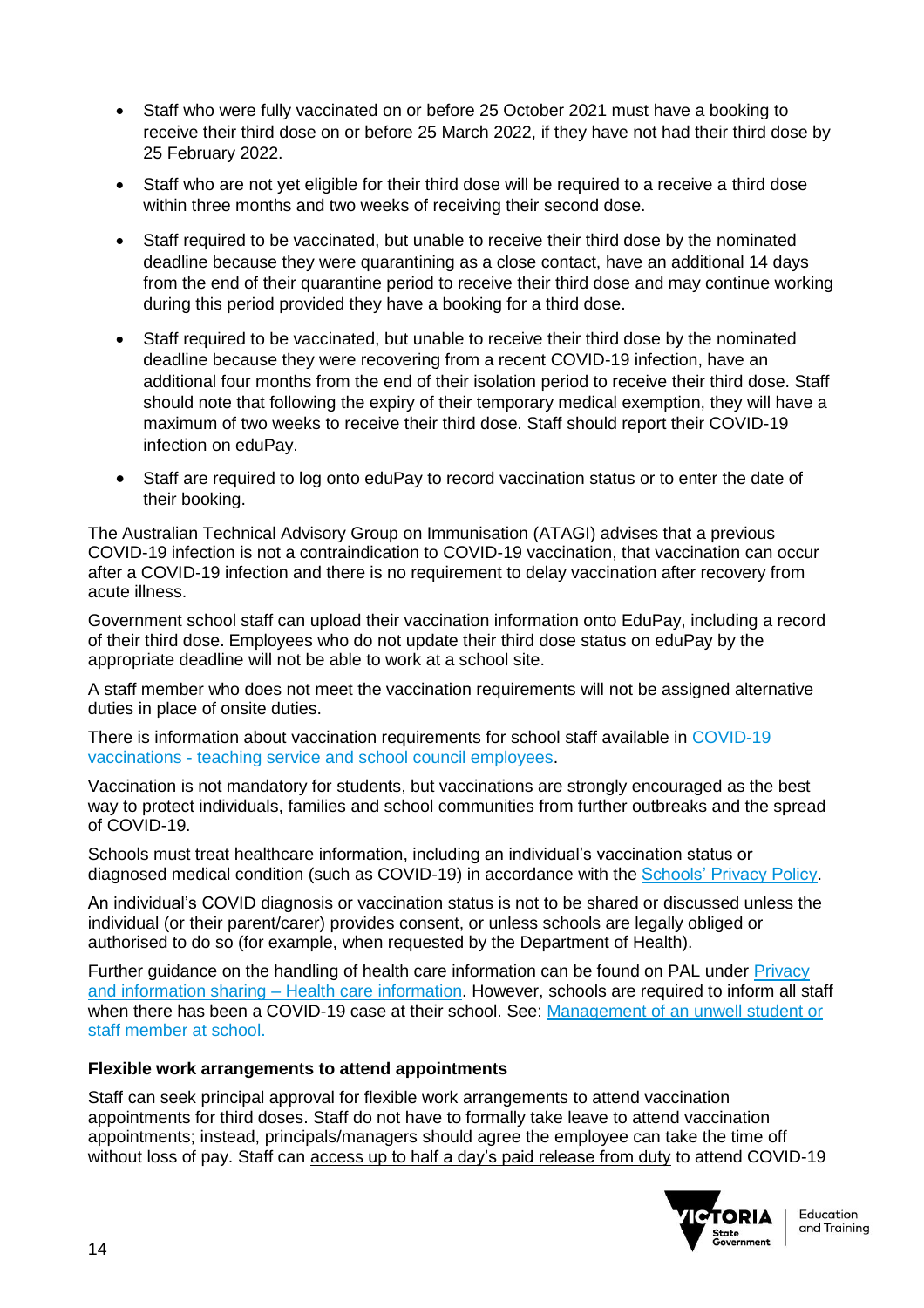vaccine appointments for third dose vaccination. Principals should put arrangements in place that maximise the opportunity for all employees to attend vaccination appointments. Schools should be flexible in enabling staff to access vaccination appointments.

Staff who have used other leave entitlements or who have taken unpaid leave to attend a vaccination appointment should be recredited their leave entitlement or paid, consistent with the entitlement to access up to half a day's paid release from duty.

If an employee becomes unwell following a COVID-19 vaccination, they may access personal leave.

For further information about how staff will be supported to receive a COVID-19 vaccination, contact the Schools People Services general HR phone line

### **COVIDSafe requirements for visitors and volunteers performing work**

The third dose vaccination requirements, with the dates set out above, also apply to any visitor or volunteer performing work on school sites. This includes:

- a person contracted to work at an education facility and who will or may be in close proximity to children, students or staff, whether or not engaged by the education operator including casual relief teachers, NDIS providers and auditors (but does not include delivery personnel).
- Department staff who attend an education facility (such as allied health personnel)
- staff of any other entity who attends an education facility
- volunteers that attend and education facility and that work in close proximity to children, students or staff (including parent helpers)
- students on placements at an education facility.

Schools must advise visitors and volunteers they must adhere to COVIDSafe requirements – including vaccination, physical distancing, face mask requirements, cough etiquette, and good hand hygiene.

More information about the collection of vaccination information from visitors and volunteers on school sites is available at COVID-19 Vaccinations – Visitors and Volunteers on School Sites : [Policy | education.vic.gov.au,](https://www2.education.vic.gov.au/pal/covid-19-vaccinations-visitors-volunteers/policy) including a template register that schools can use for recording vaccination information during visitor and volunteer sign-in.

# <span id="page-14-0"></span>**13. Other visitors to schools (not performing work)**

Service Victoria QR code check-in is not required at schools. Routine school visitor record keeping arrangements will continue to apply.

In Victorian government schools, parents, carers and other adult visitors (excluding students who visit a school to complete a secondary school subject) who enter school buildings must be able to show evidence of two doses of COVID-19 vaccine or have a valid medical exception.

The following limited exceptions also apply:

- when attending to administer medical treatment to their own child when the treatment cannot be administered by the school
- when attending to collect their child who is unwell and cannot leave the school building unaccompanied by their parent/carer

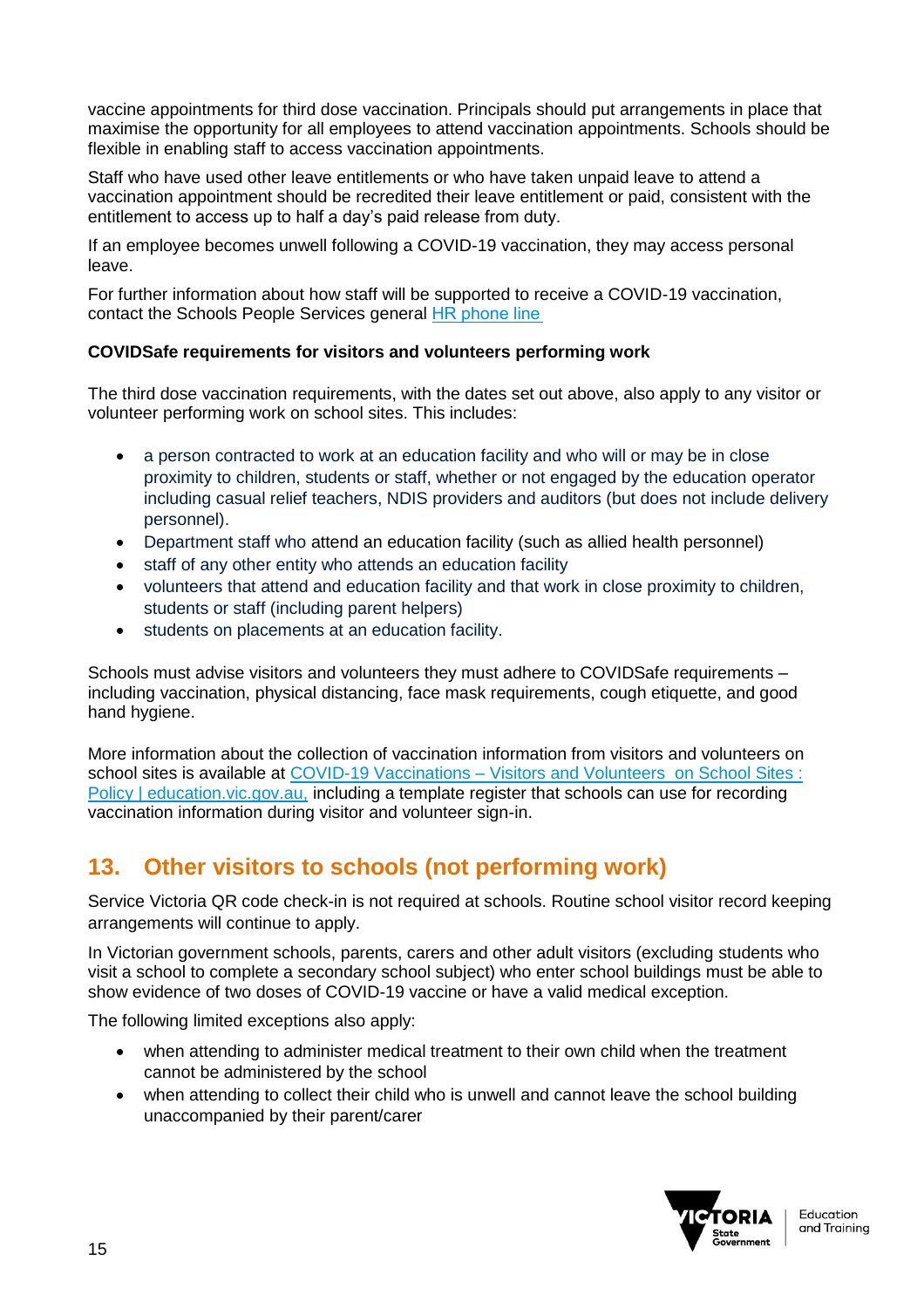• when attending for a momentary period that does not involve any sustained contact with staff or students, for example, to collect a completed art project, collecting a packet of rapid antigen test or similar.

Proof of vaccination can be checked by a COVID-19 digital certificate (Service Victoria app or smartphone wallet) or printed copy of a digital certificate or immunisation history statement.

## <span id="page-15-0"></span>**14. School buses**

**School bus services** across the state will resume normal operations for the start of the school year. The Department's Student Transport Unit, in conjunction with the Department of Transport, will make every effort to continue to provide school bus services. However, staff shortages may result in the cancellation of bus services at short notice. Where this occurs, the Department's Student Transport Unit will support schools with communications to families and return services to normal operation as soon as practicable.

School Bus Services will continue to receive additional cleaning at the completion of each journey to maintain a clean bus fleet.

Bus staff, adult travellers and students **are required to wear face masks** in accordance with health directions.

School bus services **are required** to keep accurate records of students and staff (including drivers) who travel on buses. For more information, refer to [https://www.coronavirus.vic.gov.au/school](https://aus01.safelinks.protection.outlook.com/?url=https%3A%2F%2Fwww.coronavirus.vic.gov.au%2Fschool-bus-services&data=04%7C01%7CMadeleine.Taylor2%40education.vic.gov.au%7C98e1381265a444cc3f2a08d9da0625ed%7Cd96cb3371a8744cfb69b3cec334a4c1f%7C0%7C0%7C637780542206265198%7CUnknown%7CTWFpbGZsb3d8eyJWIjoiMC4wLjAwMDAiLCJQIjoiV2luMzIiLCJBTiI6Ik1haWwiLCJXVCI6Mn0%3D%7C3000&sdata=sN54Dro555mYVeNfKaHc5y4sLPqXK86VyeOzPvzGmkI%3D&reserved=0)[bus-services](https://aus01.safelinks.protection.outlook.com/?url=https%3A%2F%2Fwww.coronavirus.vic.gov.au%2Fschool-bus-services&data=04%7C01%7CMadeleine.Taylor2%40education.vic.gov.au%7C98e1381265a444cc3f2a08d9da0625ed%7Cd96cb3371a8744cfb69b3cec334a4c1f%7C0%7C0%7C637780542206265198%7CUnknown%7CTWFpbGZsb3d8eyJWIjoiMC4wLjAwMDAiLCJQIjoiV2luMzIiLCJBTiI6Ik1haWwiLCJXVCI6Mn0%3D%7C3000&sdata=sN54Dro555mYVeNfKaHc5y4sLPqXK86VyeOzPvzGmkI%3D&reserved=0) 

# <span id="page-15-1"></span>**15. Community use of school facilities**

### **Use of school facilities by the community**

School facilities can be used by the community, including play equipment, and for external hire.

Schools are permitted to allow external providers to use or hire school facilities.

When hiring out school facilities, schools are required to following the [PAL policy](https://www2.education.vic.gov.au/pal/covid-19-vaccinations-visitors-volunteers/policy) regarding vaccination and visitors to schools.

If an external party is using school facilities during school hours, there should be no mixing between external parties and school staff and students (for example, a swim school should have **exclusive use** of a school pool and change room for the period of use).

When unsure, providers should be directed to the Victorian government [Sector guidance](https://aus01.safelinks.protection.outlook.com/?url=https%3A%2F%2Fwww.coronavirus.vic.gov.au%2Fsector-guidance&data=04%7C01%7CJoey.Nguyen2%40education.vic.gov.au%7C7ceb74e1b3f14c08852e08d9b05e3c72%7Cd96cb3371a8744cfb69b3cec334a4c1f%7C0%7C0%7C637734741063670409%7CUnknown%7CTWFpbGZsb3d8eyJWIjoiMC4wLjAwMDAiLCJQIjoiV2luMzIiLCJBTiI6Ik1haWwiLCJXVCI6Mn0%3D%7C3000&sdata=SZ8gImgyahumwwJcxAmLqVLJ8uzOsaLHs9V4kbJsTKk%3D&reserved=0) to confirm CovidSafe requirements.

*Table 2: Summary of facility use by community and sports groups*

| <b>External</b><br>organiser                                                                                        | <b>Exclusive</b><br>use of<br>premise or<br>facility* | <b>Proof of vaccination</b><br>requirements                                                                                                                     | <b>Collection of vaccination</b><br>information |
|---------------------------------------------------------------------------------------------------------------------|-------------------------------------------------------|-----------------------------------------------------------------------------------------------------------------------------------------------------------------|-------------------------------------------------|
| <b>Community</b><br><b>sports</b><br><b>Competition and</b><br>training, or entry-<br>level "come and<br>try" days' | Yes                                                   | Persons 18 years and under<br>are not required to show proof<br>of vaccination to organisers<br>when participating in<br>community sport on school<br>premises. | Not required.                                   |

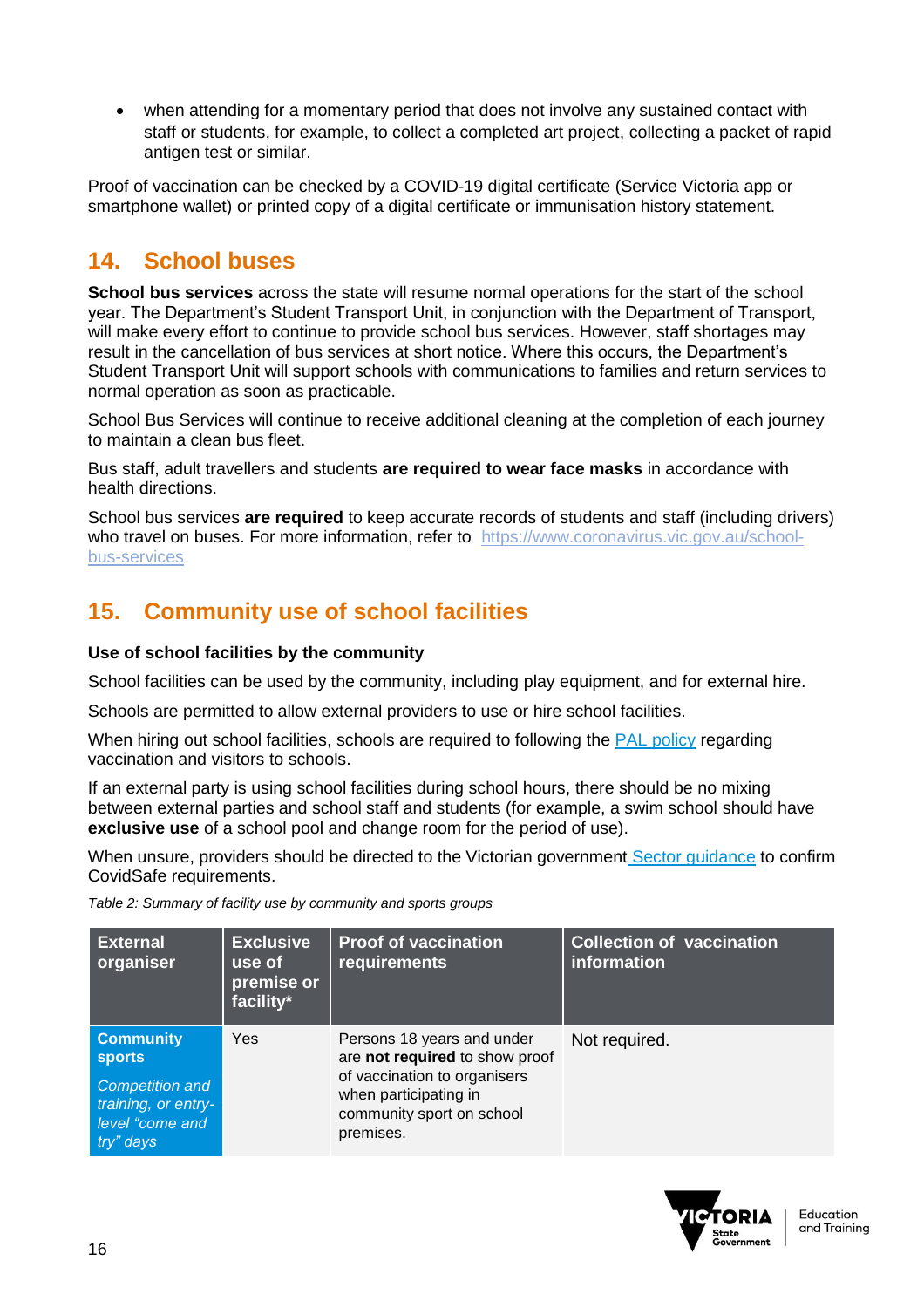| overseen by a<br>state sporting<br>association or<br>equivalent<br>governing body<br>(e.g., AFL)<br><b>Victoria</b> and<br><b>AusKick; Cricket</b><br><b>Victoria</b> and<br><b>Cricket Blast)</b> |           | Note community sports<br>organisations are not<br>mandated to collect proof of<br>vaccination of staff,<br>participants, or spectators.<br>Please note some community<br>sport organisations may have<br>separate vaccination policies<br>that will apply. |                                                                                                                                                                                                                           |
|----------------------------------------------------------------------------------------------------------------------------------------------------------------------------------------------------|-----------|------------------------------------------------------------------------------------------------------------------------------------------------------------------------------------------------------------------------------------------------------------|---------------------------------------------------------------------------------------------------------------------------------------------------------------------------------------------------------------------------|
|                                                                                                                                                                                                    | <b>No</b> | Schools will need to request<br>vaccination information of<br>community sport staff or<br>workers.                                                                                                                                                         | Schools are not required to sight or<br>collect individual vaccination<br>information (such as COVID-19<br>digital certificates); the organisation<br>providing a list of names with<br>vaccination status is sufficient. |
|                                                                                                                                                                                                    |           | Persons under 18 years are<br>not required to show proof of<br>vaccination to organisers when<br>participating in community<br>sport on school premises.                                                                                                   | <b>Community sports organisations</b><br>are required to sight and/or collect<br>individual vaccination information of<br>their staff and spectators.                                                                     |
| <b>Other</b><br>community<br>groups<br>Includes after-                                                                                                                                             | N/A       | Schools will need to request<br>evidence of vaccination of<br>external staff or workers.                                                                                                                                                                   | Schools are not required to sight or<br>collect individual vaccination<br>information (such as COVID-19<br>digital certificates); the organisation<br>providing a list of names with                                      |
| hours<br>community<br>language                                                                                                                                                                     |           | Community groups will need to<br>request vaccination information<br>relevant to their sector.                                                                                                                                                              | vaccination status is sufficient.<br><b>Community groups are required to</b>                                                                                                                                              |
| schools                                                                                                                                                                                            |           |                                                                                                                                                                                                                                                            | sight and/or collect vaccination<br>information relevant to their sector.                                                                                                                                                 |

### <span id="page-16-0"></span>**16. School boarding premises and Medium-Term Residential Programs (MTRP)**

Refer to *[Advice for schools in managing the risk of COVID-19 transmission in school boarding](https://www.coronavirus.vic.gov.au/managing-risk-covid-19-transmission-school-boarding-premises-and-medium-term-residential-programs)  [premises and medium term residential programs](https://www.coronavirus.vic.gov.au/managing-risk-covid-19-transmission-school-boarding-premises-and-medium-term-residential-programs)* for information about boarding schools.

# <span id="page-16-1"></span>**17. Outside School Hours Care (OSHC) programs**

Outside School Hours Care programs can operate. While OSHC programs can operate for students from multiple schools, it is recommended that mixing between students from different schools is minimised where practical.

### **Managing COVID-19 cases at OSHC programs**

Schools and OSHC providers will need to communicate closely regarding the status of identified confirmed case or close contacts.

The school must inform the OSHC provider when there has been a positive or probable person at the school. The OSHC provider is to advise staff and students to monitor for symptoms.

Refer to section*, Management of an unwell student or staff member at school.*

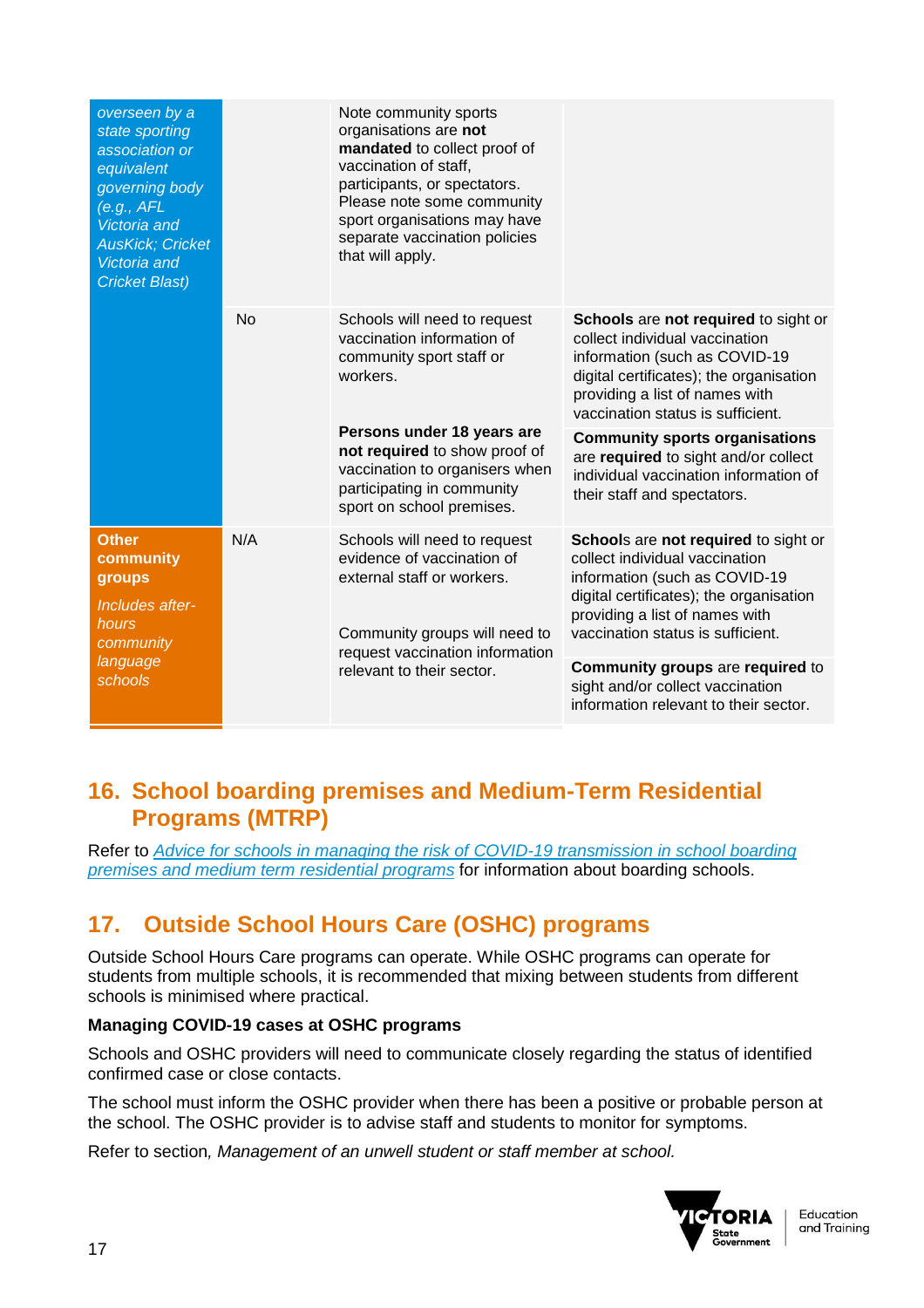# <span id="page-17-0"></span>**18. Students, staff and families arriving from overseas**

There are additional requirements in place for students and families who arrive from overseas (both returning local students and international students).

Refer to [Information for overseas travellers | Coronavirus Victoria](https://www.coronavirus.vic.gov.au/information-overseas-travellers) for current requirements.

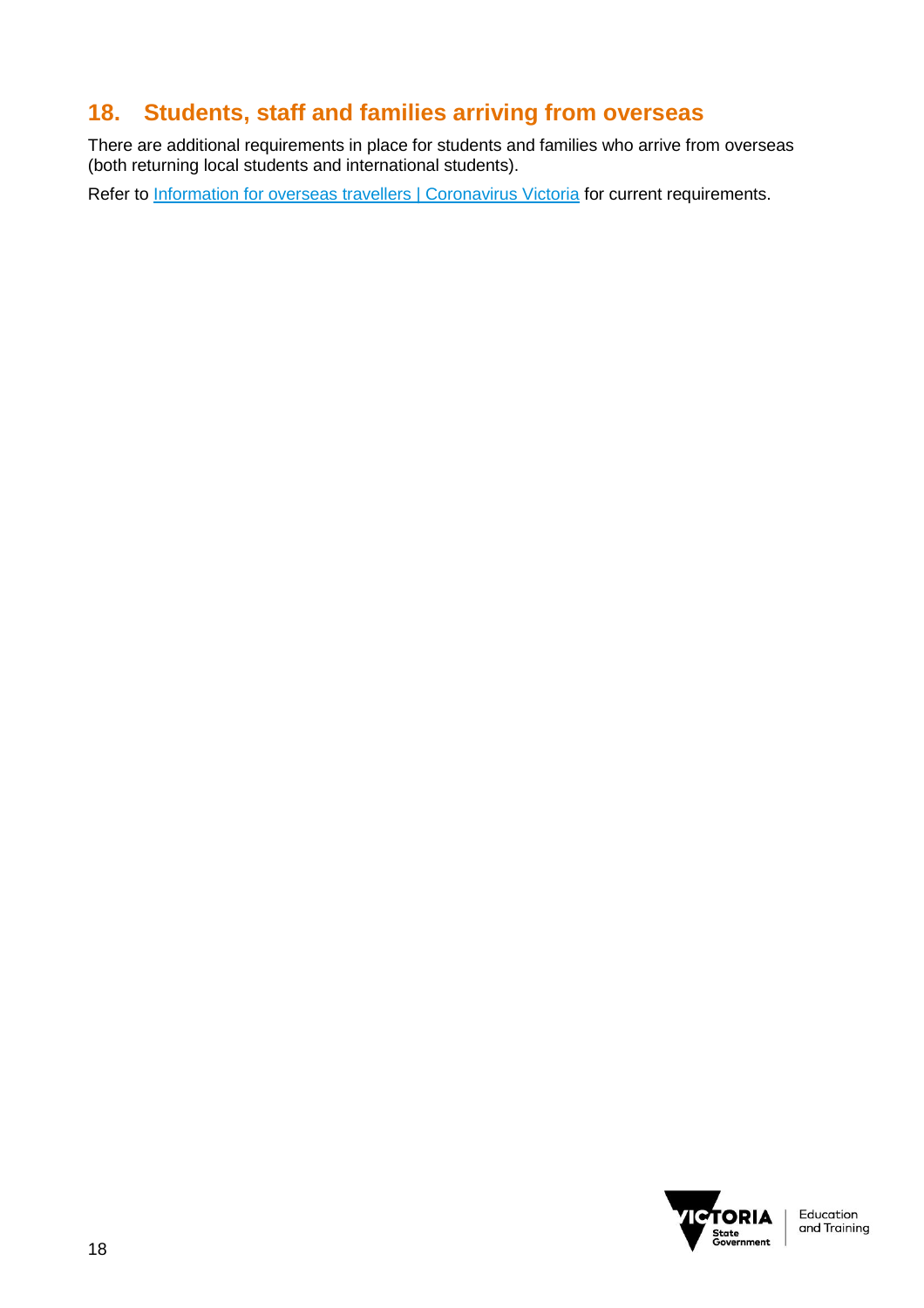# <span id="page-18-0"></span>**Keeping COVIDSafe at school**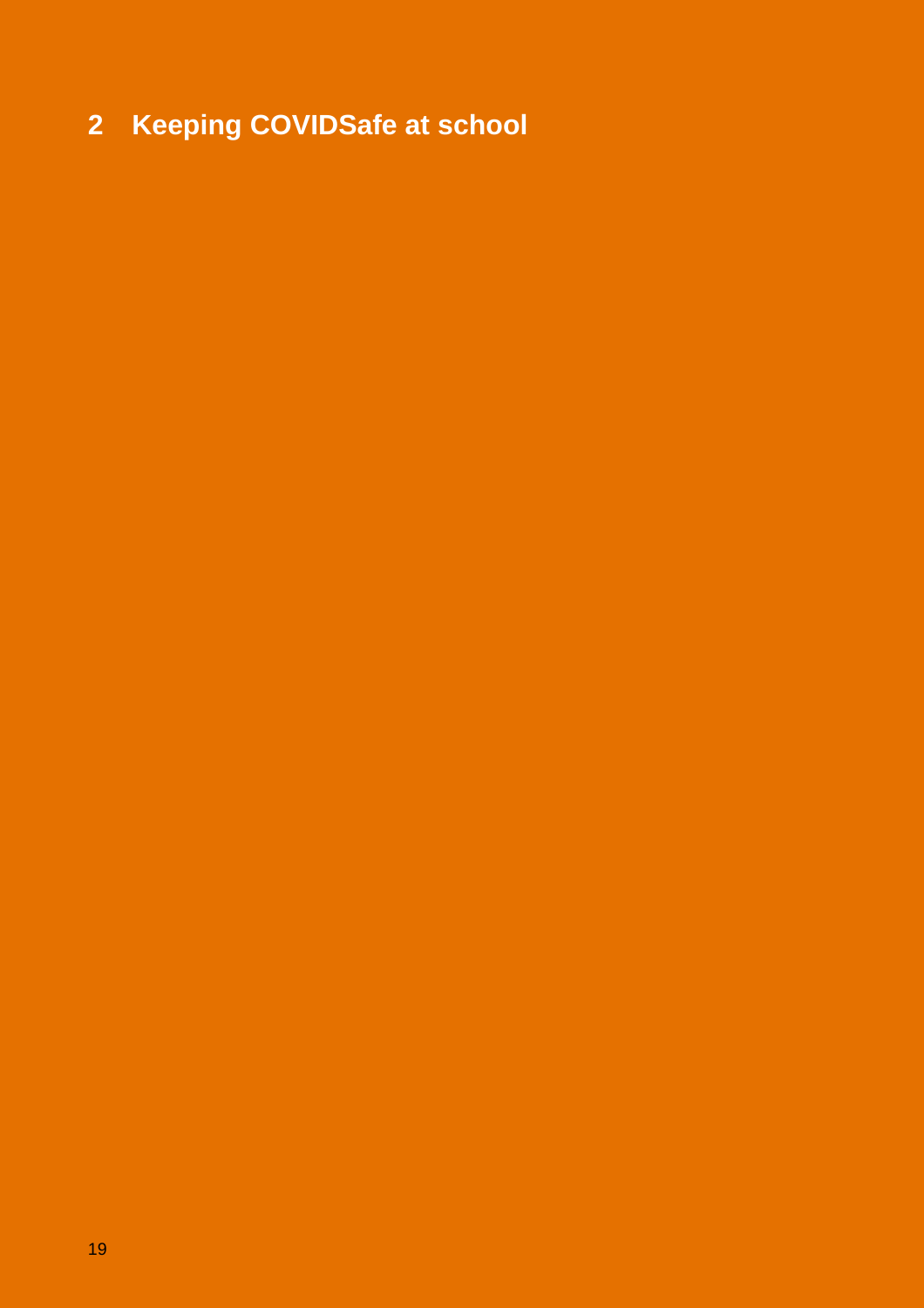## <span id="page-19-0"></span>**19. Understanding COVID-19**

For information on the science behind COVID-19 see [Facts about coronavirus \(COVID-19\).](https://www.coronavirus.vic.gov.au/facts-about-coronavirus-covid-19)

A combination of strategies is required to minimise transmission risk. No single strategy completely reduces risk and not every measure will be possible in all educational settings. Where some controls are not feasible, others should be enhanced. Strategies should also be adjusted over time in line with the changing risk of transmission in the community.

## <span id="page-19-1"></span>**20. Mental health and wellbeing**

The mental health and wellbeing of principals, teachers, school staff and students is a priority.

### **For students**

Schools are encouraged to:

- Actively use the [Students at Risk Planning Tool](https://edugate.eduweb.vic.gov.au/sites/i/_layouts/15/WopiFrame.aspx?sourcedoc=/sites/i/Shared%20Documents/students-at-risk-planning-tool.docx&action=default) and the [Student check-in resource](https://edugate.eduweb.vic.gov.au/edrms/IEPP/IEPPDETResources/Forms/AllItems.aspx?RootFolder=%2Fedrms%2FIEPP%2FIEPPDETResources%2FStudent%20Check%2DIn%20Resource&FolderCTID=0x012000F149130BAC63554FBB8397A075FEE6E2&View=%7B16357C5E%2D99F9%2D4A5E%2D9511%2D9E2775232F9A%7D) to identify students who may be vulnerable and require support to maintain engagement and connection.
- Use Edusafe Plus to escalate incidents and risks so that Area support can be provided.
- The [Mental Health Toolkit](https://www.education.vic.gov.au/school/teachers/health/mentalhealth/Pages/mentalhealthtoolkit.aspx) has advice and resources to support student mental health and wellbeing. This includes advice on positive mental health promotion, curriculum support, how to identify and access support as well as parent and student-specific pages.
- The Advice for teachers [supporting student's mental health and wellbeing](https://www.education.vic.gov.au/Documents/school/teachers/health/mentalhealth/mental-health-wellbeing-advice-for-teachers.pdf) resource and the [Quick Guide to Student Mental Health and Wellbeing Resources](https://www.education.vic.gov.au/Documents/school/teachers/health/mentalhealth/quick-guide-to-student-mental-health-and-wellbeing-resources.pdf) highlights the most relevant evidence-based resources for teachers, parents and students.

### **For staff**

The Department has services available to support staff mental health and wellbeing.

More information and the full list of supports and services can be found on the [COVID-19 Health,](https://www2.education.vic.gov.au/pal/occupational-health-and-safety-management-system-ohsms/guidance/covid-19-employee-health)  [Safety and Wellbeing Support for Schools](https://www2.education.vic.gov.au/pal/occupational-health-and-safety-management-system-ohsms/guidance/covid-19-employee-health) page, and the [Safety Management Plan for COVID-19](https://www.education.vic.gov.au/hrweb/Documents/OHS/COVID19SafetyManagementPlan.docx) (COVIDSafe Plan) includes guidance on which supports might be appropriate to respond to particular circumstances or risks.

Specific examples include:

- for principal class employees (including assistant principals): Proactive Wellbeing Support [service,](https://edugate.eduweb.vic.gov.au/sites/i/pages/production.aspx#/app/content/3027/support_and_service_(schools)%252Fhuman_resources%252Fprincipal_health_and_wellbeing%252Fproactive_wellbeing_supervision) the [Early Intervention Program](https://edugate.eduweb.vic.gov.au/sites/i/pages/production.aspx#/app/content/3025/support_and_service_(schools)%252Fhuman_resources%252Fprincipal_health_and_wellbeing%252Fearly_intervention_program) for more intensive support, and all other Principal [Health and Wellbeing services](https://edugate.eduweb.vic.gov.au/sites/i/pages/production.aspx#/app/content/2918/support_and_service_(schools)%252Fhuman_resources%252Fprincipal_health_and_wellbeing%252Fprincipal_health_and_wellbeing_strategy)
- for all staff: personalised over-the-phone and video counselling through the **Employee** [Assistance Program.](https://www.education.vic.gov.au/hrweb/safetyhw/Pages/employeeservices.aspx)
- for all staff and all people managers: through the [Staying Safe and Well Webinars.](https://edugate.eduweb.vic.gov.au/sites/i/Pages/School.aspx#/app/content/3248/support_and_service_(schools)%252Fcoronavirus_and_learning_from_home%252Fstaff_wellbeing_and_working_from_home%252Fhealth_and_wellbeing_webinars)

# <span id="page-19-2"></span>**21. Ventilation**

For information about maximising ventilation in schools, including the appropriate use and placement of air purifiers, please see the [Department's Ventilation and Air](https://www2.education.vic.gov.au/pal/ventilation-air-purification/policy) Purification policy and the [How to use an air purifier fact sheet.](https://edugate.eduweb.vic.gov.au/sites/i/_layouts/15/WopiFrame2.aspx?sourcedoc=/sites/i/Shared%20Documents/Coronavirus/Factsheet-How-to-use-an-air-purifier.pdf&action=default)

Schools are encouraged to use the **Promoting airflow poster** in classrooms.

For further assistance, contact the [Victorian School Building](https://edugate.eduweb.vic.gov.au/sites/i/Pages/School.aspx#/app/content/3554/support_and_service_(schools)%252Fcoronavirus_and_learning_from_home%252Fcovid-19_contacts%252Fcovid-19_key_contact_information) Authority.

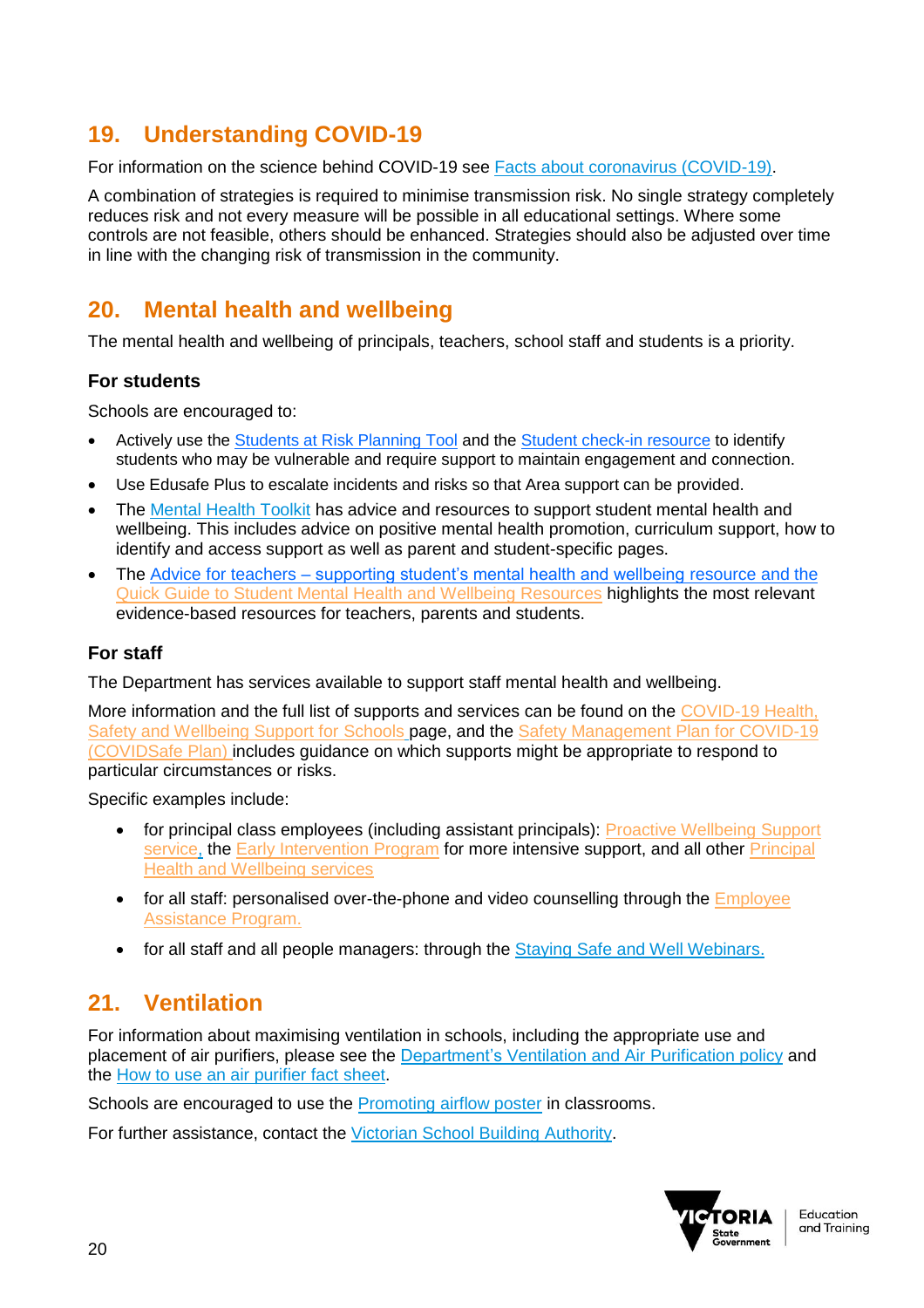# <span id="page-20-0"></span>**22. Vital COVIDSafe Steps**

### **Non-classroom-based activities**

Schools can run extra-curricular and other out-of-classroom activities including camps, excursions, sport and tours.

In planning for all non-classroom based activities (such as school assemblies) and extra-curricular activities, including camps, excursions, other out-of-school activities, incursions and learning activities such as sport (including swimming), music and the arts, schools must conduct a risk assessment to consider the following:

- Limiting activity to the smallest possible cohort size (e.g. a single class group, or single school; or smallest possible group or number of schools for interschool activity)
- Limiting activity to outdoor spaces
- Holding the activity as infrequently as possible
- Delaying and rescheduling the event
- Considering the non-participation of persons (staff or students) at higher risk of progression to severe disease (e.g. who are immunocompromised or have significant coexisting medical conditions)
- Staggering of groups who participate in the activity
- Holding the activity in larger rooms with strict physical distancing

For camps and excursions, schools should consider current levels of COVID-related absences in their school communities and staffing pressures that may be associated with the conduct of the activity.

Where a school decides to postpone a camp, a plan to ensure the camp takes place at a later date should be provided to the relevant SEIL.

Prior to a student attending a camp or overnight stay, parents/carers must be informed about the COVIDSafe measures that will be in place during the camp or activity and must provide permission for their child to attend, including where permission may already have been provided through a form submitted last year.

Parents/carers must be informed that if a confirmed or probable case is present at the camp while infectious, others attending the camp may be identified as household-like contacts and be required to quarantine for 7 days. This will depend on the sleeping, living and dining arrangements in place at particular campsites.

Secondary school students are strongly encouraged to conduct rapid antigen testing at camps consistent with the twice-a-week schedule for mainstream schools and each school day for specialist schools. Secondary school students should test at home on the morning of the camp and then, if the camp is longer than three days, only once on the morning of day four.

Primary school children should test at home on the morning of the camp. Where a primary school is planning a camp of more than three days duration, advice on the conduct of rapid antigen testing should be sought through the DET COVID-19 Hotline on 1800 338 663.

For further guidance on school camps, refer to the following documents: *[Requirements for](https://edugate.eduweb.vic.gov.au/sites/i/Pages/School.aspx#/app/content/3552/support_and_service_(schools)%252Fcoronavirus_and_learning_from_home%252Fschool_operations%252Frequirements_for_operation_of_school_camps)  [operation of school camps](https://edugate.eduweb.vic.gov.au/sites/i/Pages/School.aspx#/app/content/3552/support_and_service_(schools)%252Fcoronavirus_and_learning_from_home%252Fschool_operations%252Frequirements_for_operation_of_school_camps)* and *[RAT Guidance for staff on school camps.](https://edugate.eduweb.vic.gov.au/sites/i/_layouts/15/WopiFrame.aspx?sourcedoc=/sites/i/Shared%20Documents/rat-camp-guidance-for-staff.docx&action=default)*

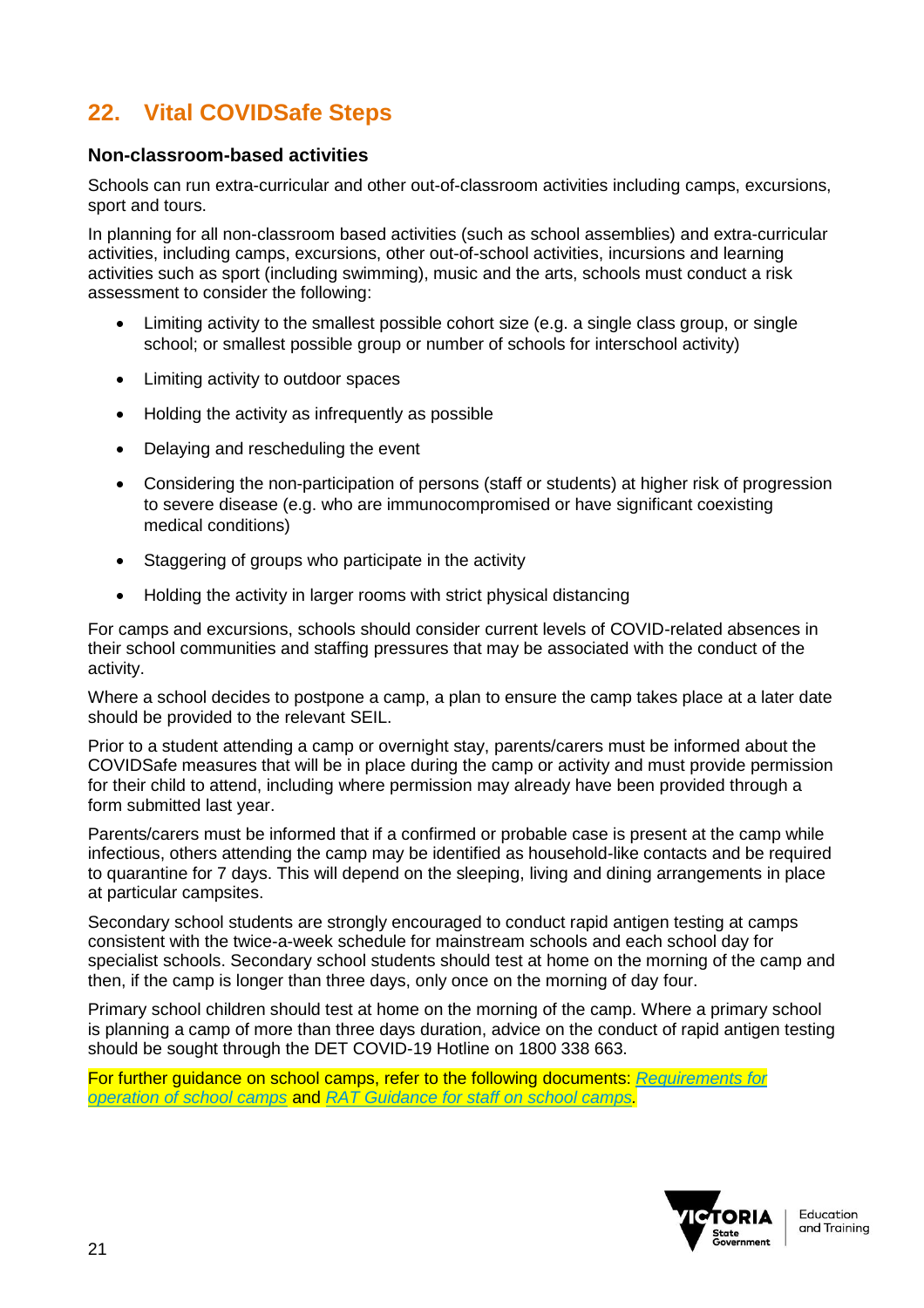### **Staff meetings and professional development**

Staff meetings and professional development activities can be held face-to-face or remotely. Standard COVIDSafe measures apply, including; mask wearing (in primary school settings), physical distancing, limiting duration of the activity, and optimising ventilation. Critical staff health and wellbeing training such as first aid, anaphylaxis and infection prevention control training, should continue. Staff who are attending school under critical workforce exemptions should not attend face-to-face staff meetings or professional development activities.

### **Maintain physical distancing**

A variety of strategies to support physical distancing among all students and staff should be implemented where possible.

Staff must practise physical distancing 1.5m between themselves and other staff members or adults to the extent that is reasonably practicable. Staff should physically distance themselves from students where appropriate and feasible.

Staff should reduce the use of common areas such as staff rooms. Staff should eat and drink outside wherever possible.

Students should practise physical distancing where possible. Maintaining a physical distance of 1.5 metres will not always be practical in the school environment and may be particularly challenging in the younger years of primary school. In these contexts, a combination of health and safety measures should be used to reduce risk.

Strategies to support physical distancing include:

- rostering access to shared spaces, limiting time in these spaces and promoting breaks outdoors
- the careful management of movement of adults through all common areas, including school reception and staff rooms, and timing of staff arrival and departure
- where multiple staff are required in a classroom, reminding staff to maintain physical distancing from each other as much as practical
- reminding students, staff and visitors including through signage, of the importance of physical distancing where possible
- reconfiguring class spaces where possible, using all available space in the school, using floor markings where appropriate.
- marking the floor to indicate physical distancing in appropriate locations (e.g., canteens, staff rooms and reception areas)
- actions to reduce the congregation of adults around the school and reduce congestion. Schools can do this by using multiple entry/exit points and appropriate signage to communicate expected behaviours.
- communicate the strategies to parents with posters and communications to school communities to remind staff, students and families of the need for physical distancing. Posters and a parent letter are available in the [communications support pack.](https://edugate.eduweb.vic.gov.au/sites/i/Pages/production.aspx#/app/content/3284/)

### **Minimise mixing between classes and year levels**

Schools should seek to minimise mixing between classes and year levels, wherever possible. Schools should consider rostering the use of both staff and student spaces to facilitate this.

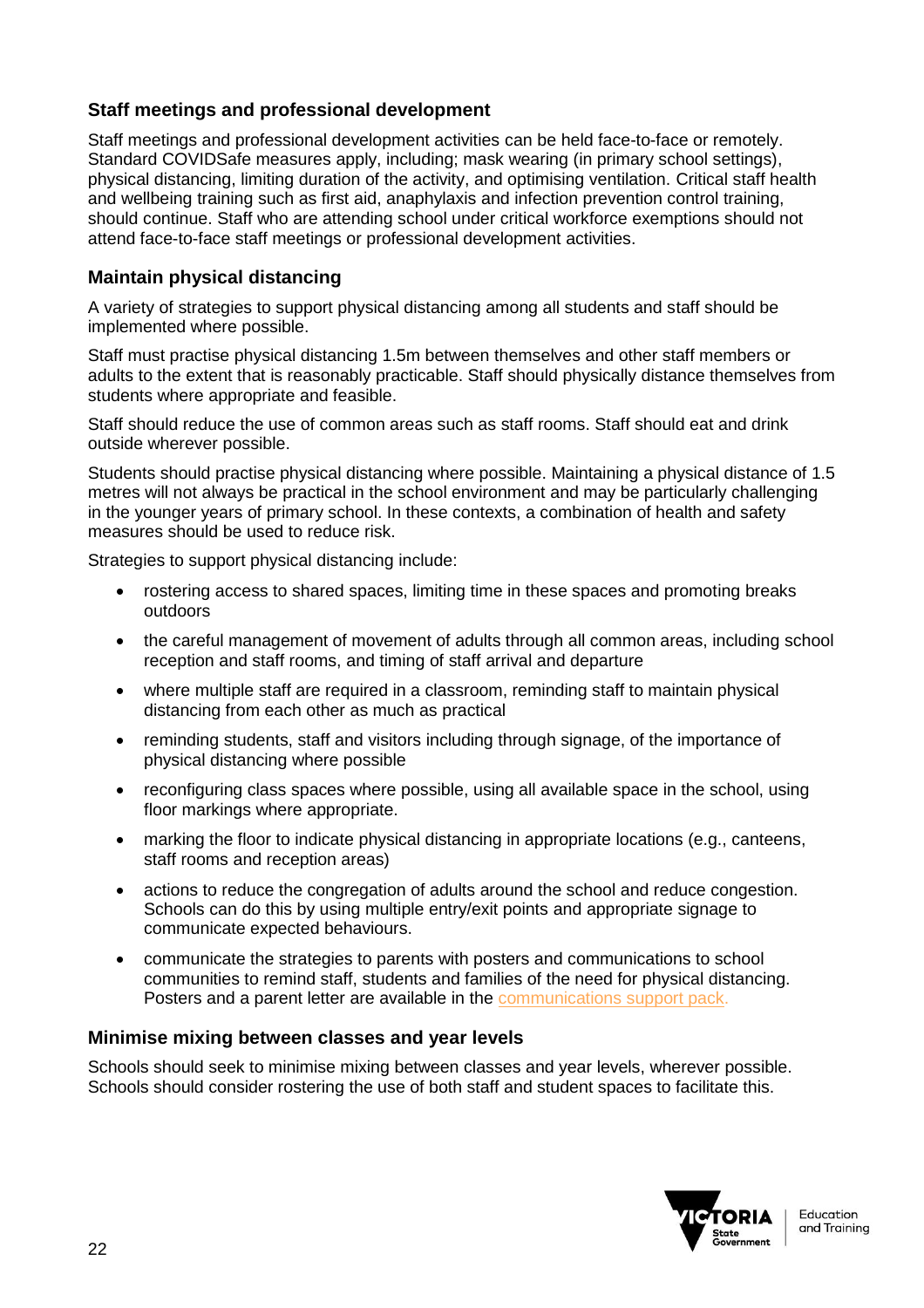### **Use of large spaces (such as halls)**

Consider opportunities to adapt indoor activities outdoors, for example holding classes outside. Where possible, staff should rest, eat and meet in outdoor areas only.

Use posters to promote physical distancing in more confined spaces such as locker bays, changing rooms and canteens.

For activities occurring outdoors, schools should follow the Outdoor Activities guidance in the [Occupational Health and Safety Management System](file:///C:/Users/09713945/Downloads/Outdoor%20Activities%20and%20Working%20Outdoors:%20Policy%20|%20education.vic.gov.au) and support staff and students to use a combination of sun protection measures when UV levels are 3 or above.

### **Staggered start and finish times and breaks**

Consider staggered drop-off and pick-up times (noting these should not change standard school hours).

Use multiple entry and exit points to prevent bottlenecks of students and minimise parents onsite.

### **Outdoor activities**

For activities occurring outdoors, schools should follow the Outdoor Activities guidance in the [Occupational Health and Safety Management System](file:///C:/Users/09713945/Downloads/Outdoor%20Activities%20and%20Working%20Outdoors:%20Policy%20|%20education.vic.gov.au) and support staff and students to use a combination of sun protection measures when UV levels are 3 or above.

### **Interschool activities**

Interschool activities including staff and students from different schools are permitted. Schools and event organisers should still apply a risk assessment and required risk mitigation measures.

### **School events**

School community events are permitted. Schools and event organisers should still apply a risk assessment and implement required risk mitigation measures.

### <span id="page-22-0"></span>**23. Face masks**

#### **Please visit [coronavirus.vic.gov.au](https://www.coronavirus.vic.gov.au/face-masks) for the latest face mask requirements**.

For all school settings:

- Facemasks remain strongly recommended but are not required in secondary schools.
- Primary school staff will be required to always wear masks indoors.
- There is an exemption from this requirement if primary school staff are actively teaching and clear enunciation or visibility of their mouth is essential.
- Masks are not compulsory for teachers and staff outdoors, however they are strongly recommended if physical distance cannot be maintained, even outdoors.
- Students in Grade 3 to Grade 6 must wear a face mask indoors, including age-equivalent children in specialist schools and Grades 3 to 6 students in settings such as P-9 or P-12 schools, and Outside School Hours Care (OSHC) programs, unless a lawful exception applies. Grades 3 to 6 students must wear face masks even if vaccinated. Grade 3 to 6 students are not required to wear masks outside, however they are strongly recommended if physical distance cannot be maintained orwhen students are not undertaking physical exercise (for example; masks are strongly recommended when classes are held outside). Staff in schools with both primary and secondary aged students must don face masks indoors when working in the primary education settings. For composite classes that include

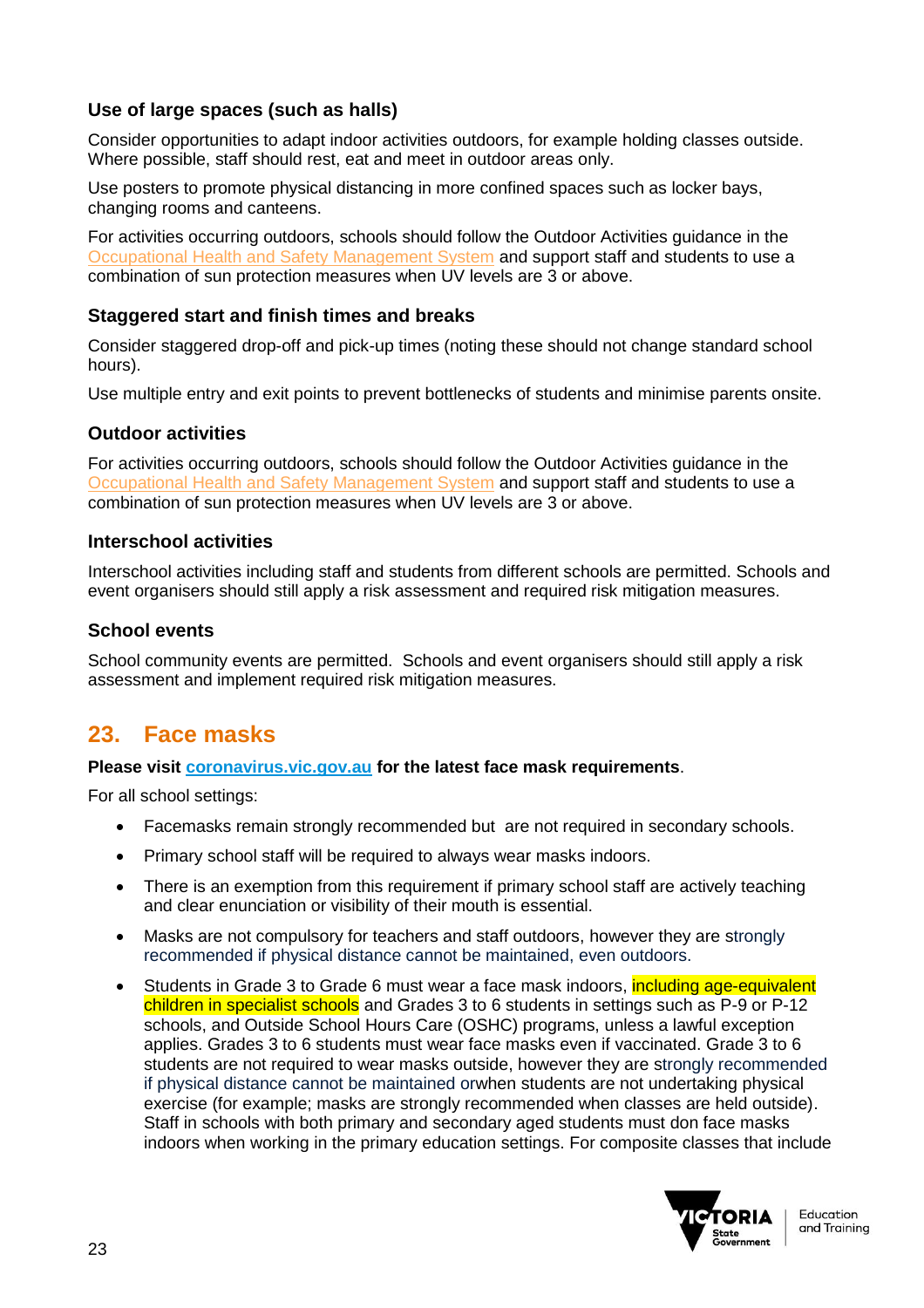students in and above Grade 3 and below Grade 3, those below Grade 3 are strongly encouraged to wear masks.

- When attending outdoor school camps and excursions, face masks are not mandatory, unless physical distancing cannot be maintained. Face masks must continue to be worn when indoors on camps and excursions.
- Everyone over 8 years old must wear a face mask when travelling to and from school on public transport, taxis or ride share vehicles.
- Visitors aged 8 and above to schools that include Grades 3 to 6 must wear a face mask in all indoor spaces, unless a lawful exception applies.
- Students in Prep to Grade 2 are strongly recommended to wear a face mask indoors at school or an OSHC program.

A face mask must be well fitted and cover the nose and mouth. Face shields, scarves or bandanas do not meet these requirements.

There are lawful reasons for not wearing a face mask, including for staff and students who are unable to wear a face mask due to the nature of their disability, medical or a mental health condition. Parent/carers of a student/s who meet the criteria for an exception should provide their approval in writing for their child/ren to not wear a mask to the school.

There is no requirement for a letter for a medical exception for not wearing a face mask from a medical practitioner.

Outside of lawful exceptions, schools should treat any deliberate and persistent non-compliance with the face masks direction as a serious matter. Usual school procedures for dealing with noncompliance with school rules should be followed, in the same way that school uniform enforcement is dealt with.

Additional advice and support are available from Community Liaison Officers and Senior Education Improvement Leaders.

### **PPE and face mask supplies in schools**

- Encourage students, staff and contractors/visitors to bring their own face mask and provide enough single-use face masks for staff, students or visitors who do not have their own or for masks that get damaged/soiled or require replacement.
- Schools will be supplied with an initial stock of N95 masks suitable for adults and older children; surgical masks for staff and students in secondary schools; and child-size surgical masks for students in primary schools to ensure that all staff and students have access to a range of appropriate mask options.
- Schools should continue to audit PPE supplies to ensure adequate supplies remain available in the event of a suspected or confirmed case of COVID-19, including appropriately sized masks for younger children.
- Schools can buy PPE items through the COS platform using the following codes:
	- o Surgical masks (SAFE2103, SAFE4053, SAFE4054, SAFE4056) and
	- o N95 masks (SAFE4052, SAFE4053, SAFE4054)
- Alternatively, schools can buy PPE items from their own suppliers of PPE, such as pharmacies.
- For more information, contact the **Schools Procurement Branch.**

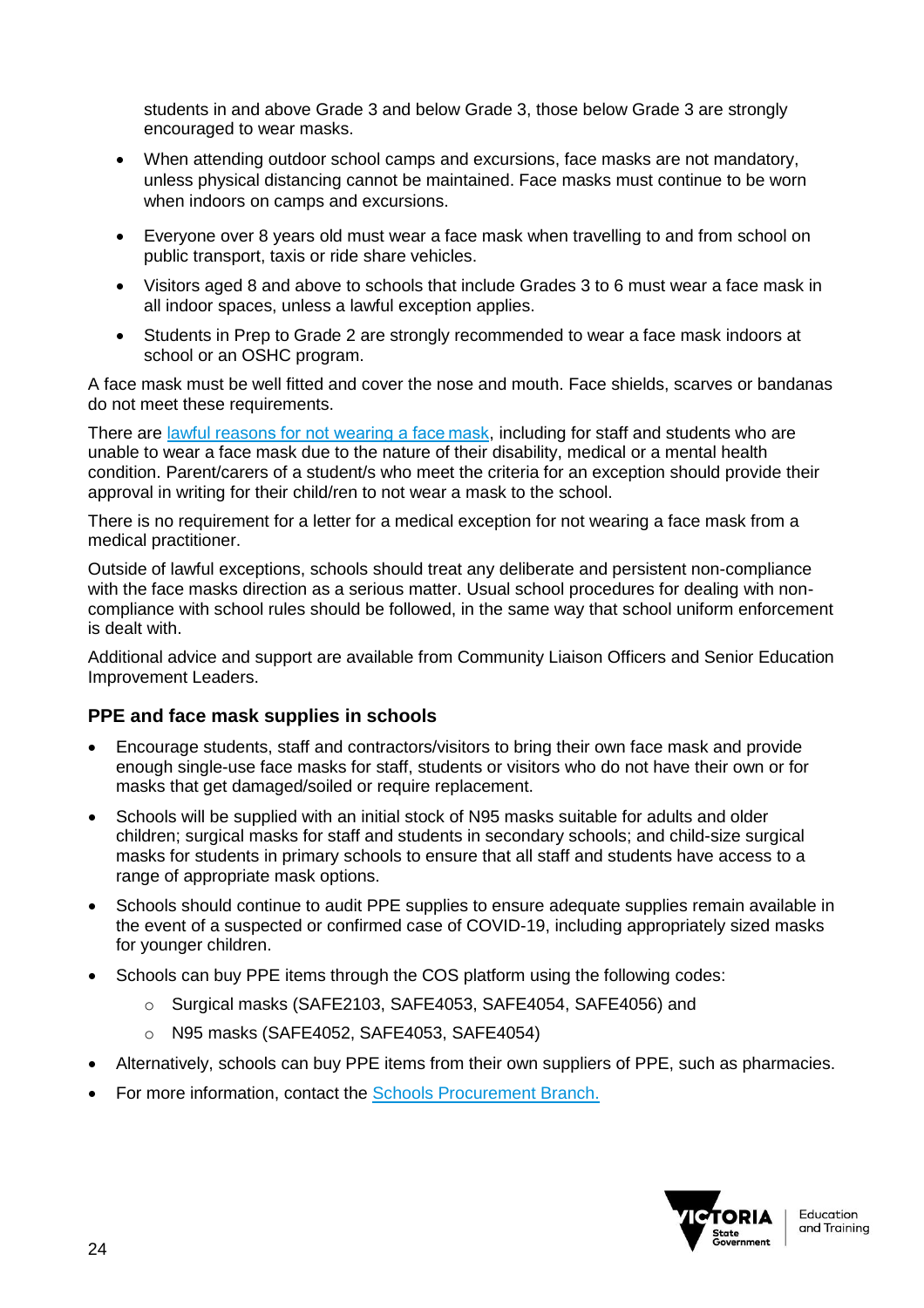### **More information**

- Schools must display information and signage at school entrances and in communal areas such as staff rooms encouraging staff and students to wear masks wherever they are required. Posters are available in the [communications support pack.](https://edugate.eduweb.vic.gov.au/sites/i/Pages/production.aspx#/app/content/3284/)
- School staff should refer to Department guidance on management of students displaying [COVID-19 symptoms in education Settings](https://edugate.eduweb.vic.gov.au/sites/i/_layouts/15/WopiFrame2.aspx?sourcedoc=/sites/i/Shared%20Documents/Coronavirus/students-with-covid-symptoms.docx&action=default) and [guidance for the use of personal protective](https://edugate.eduweb.vic.gov.au/sites/i/_layouts/15/WopiFrame.aspx?sourcedoc=/sites/i/Shared%20Documents/Guidance-for-the-use-of-PPE-in-education-settings.docx&action=default)  [equipment \(PPE\) in education](https://edugate.eduweb.vic.gov.au/sites/i/_layouts/15/WopiFrame.aspx?sourcedoc=/sites/i/Shared%20Documents/Guidance-for-the-use-of-PPE-in-education-settings.docx&action=default) to determine when additional PPE is required and for information on the correct and safe use of PPE.

### <span id="page-24-0"></span>**24. Communicating and consulting with staff about health and safety**

Principals are encouraged to continue to spend time during staff meetings ensuring all staff are fully aware of the health and safety measures that are in place. Principals should remind staff of the eLearn module School Infection Prevention and Control During COVID-19, which is available on LearnED, and encourage staff to refresh their knowledge. Principals should make sure all staff have access to a copy of the school's COVIDSafe Plan.

To support principals to have conversations with their staff, a [template presentation](https://edugate.eduweb.vic.gov.au/sites/i/Pages/School.aspx?utm_source=email+marketing+Mailigen&utm_campaign=EmergencySchools27Jan2022&utm_medium=email#/app/content/3284/support_and_service_(schools)%252Fcoronavirus_and_learning_from_home%252Fcommunicating_with_parents_and_students%252Fcommunications_support_pack) is available to facilitate discussion around the COVIDSafe measures in place. Principals can amend it to suit local decisions that they have made about implementing COVIDSafe measures.

Principals must consult their local Health and Safety Representative(s) and Health and Safety Committee(s) (if applicable) to implement the health and safety guidance to the extent reasonably practicable and escalate unresolved issues via EduSafe. The Department is monitoring EduSafe to provide support. A [draft agenda](https://www.education.vic.gov.au/hrweb/Documents/OHS/HealthandSafetyCommitteMeetingAgenda-COVIDandreturntoschool.docx) has been developed for Health and Safety Committee (HSC) meetings to assist in facilitating consultation and identifying and managing risks.

Principals can also promote the services outlined in the [COVID-19 Health, Safety and Wellbeing](https://www2.education.vic.gov.au/pal/occupational-health-and-safety-management-system-ohsms/guidance/covid-19-employee-health)  [Support for Schools](https://www2.education.vic.gov.au/pal/occupational-health-and-safety-management-system-ohsms/guidance/covid-19-employee-health) page.

[Local](file://///Local) [Regional OHS Support Officers](https://www2.education.vic.gov.au/pal/occupational-health-and-safety-management-system-ohsms/guidance/useful-contacts-schools) can be contacted for assistance with local consultation if required.

# <span id="page-24-1"></span>**25. Infection prevention and control**

### **Practise good hygiene**

All staff, students and visitors to schools should practise good hand hygiene, particularly on arrival to school, before and after eating, after blowing their nose, coughing, sneezing or using the toilet. Staff should direct or supervise young students where required.

Hand sanitiser should be available at entry points to classrooms. Schools should provide ageappropriate education and reminders about hand hygiene. If soap and water are not readily available, hand sanitiser that contains at least 60 per cent alcohol should be made accessible.

Sharing of food is not permitted.

Use non-contact greetings (not shaking hands).

Ensure the highest hygiene practices amongst food handlers, as per the Department's [Safe Food](https://www2.education.vic.gov.au/pal/food-handling/guidance)  [Handling Guidance.](https://www2.education.vic.gov.au/pal/food-handling/guidance)